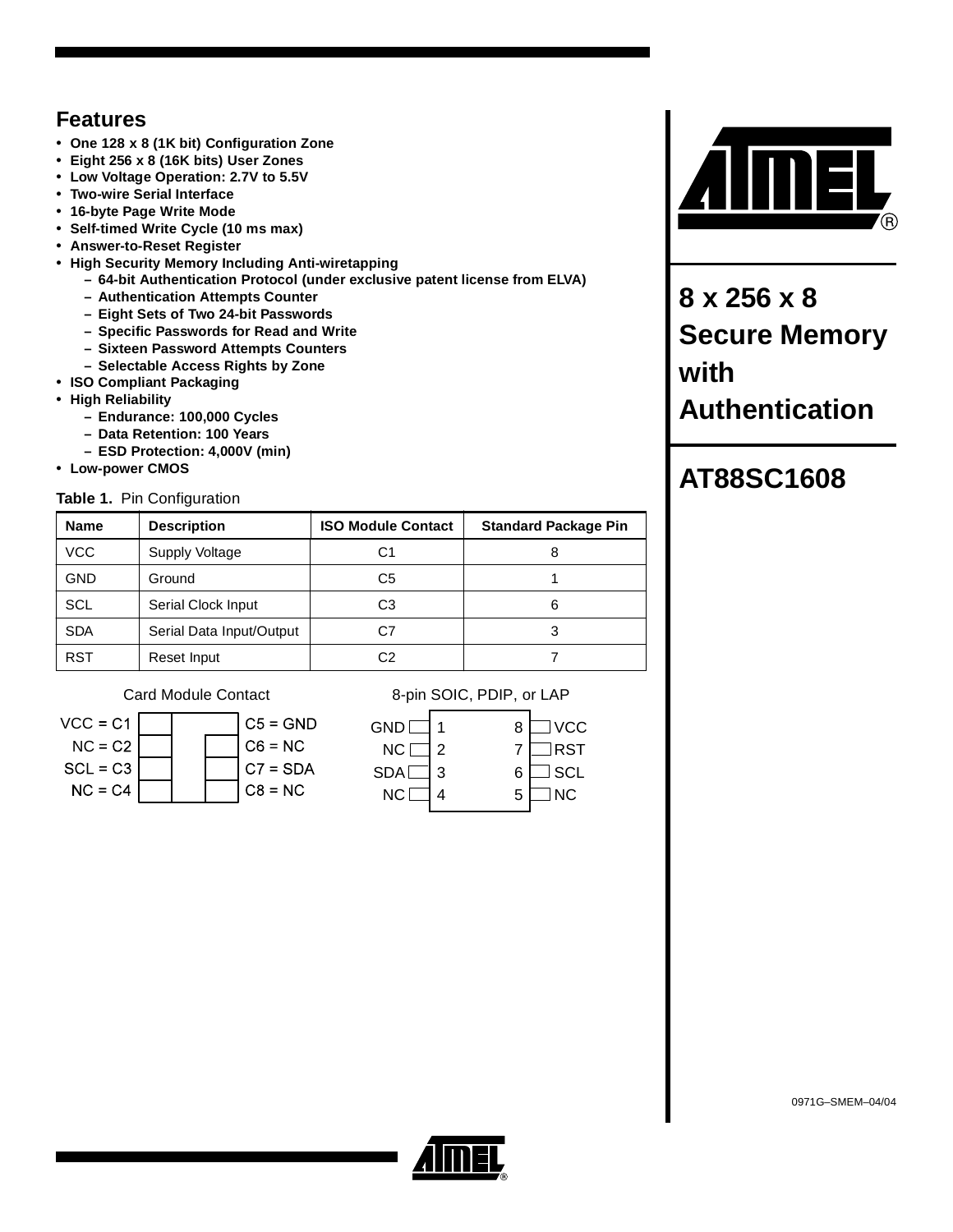

**Description** The AT88SC1608 provides 17,408 bits of serial EEPROM memory organized as one configuration zone of 128 bytes and eight user zones of 256 bytes each. This device is optimized as a "secure memory" for the smart card market, secure identification for electronic data transfer, or components in a system, without the requirement of an internal microprocessor.

> The embedded authentication protocol allows the memory and the host to authenticate each other. When this device is used with a host which incorporates a microcontroller (e.g., AT89C51, AT89C2051, AT90S1200), the system provides an "anti-wiretapping" configuration. The device and the host exchange "challenges" issued from a random generator and verify their values through a specific cryptographic function included in each part. When both agree on the same result, the access to the memory is permitted.

| <b>Device</b>                             | Host (Reader)                             |
|-------------------------------------------|-------------------------------------------|
| <b>Card Number</b><br>Verify A            | <b>COMPUTE Challenge A</b><br>Challenge A |
| <b>COMPUTE Challenge B</b><br>Challenge B | <b>VERIFY B</b>                           |
| <b>VERIFY (RPW)</b><br><b>DATA</b>        | Read Password (RPW)                       |
| VERIFY (WPW)<br>Write 0 or 1              | Write Password (WPW)<br><b>DATA</b>       |

**Figure 1.** Security Methodology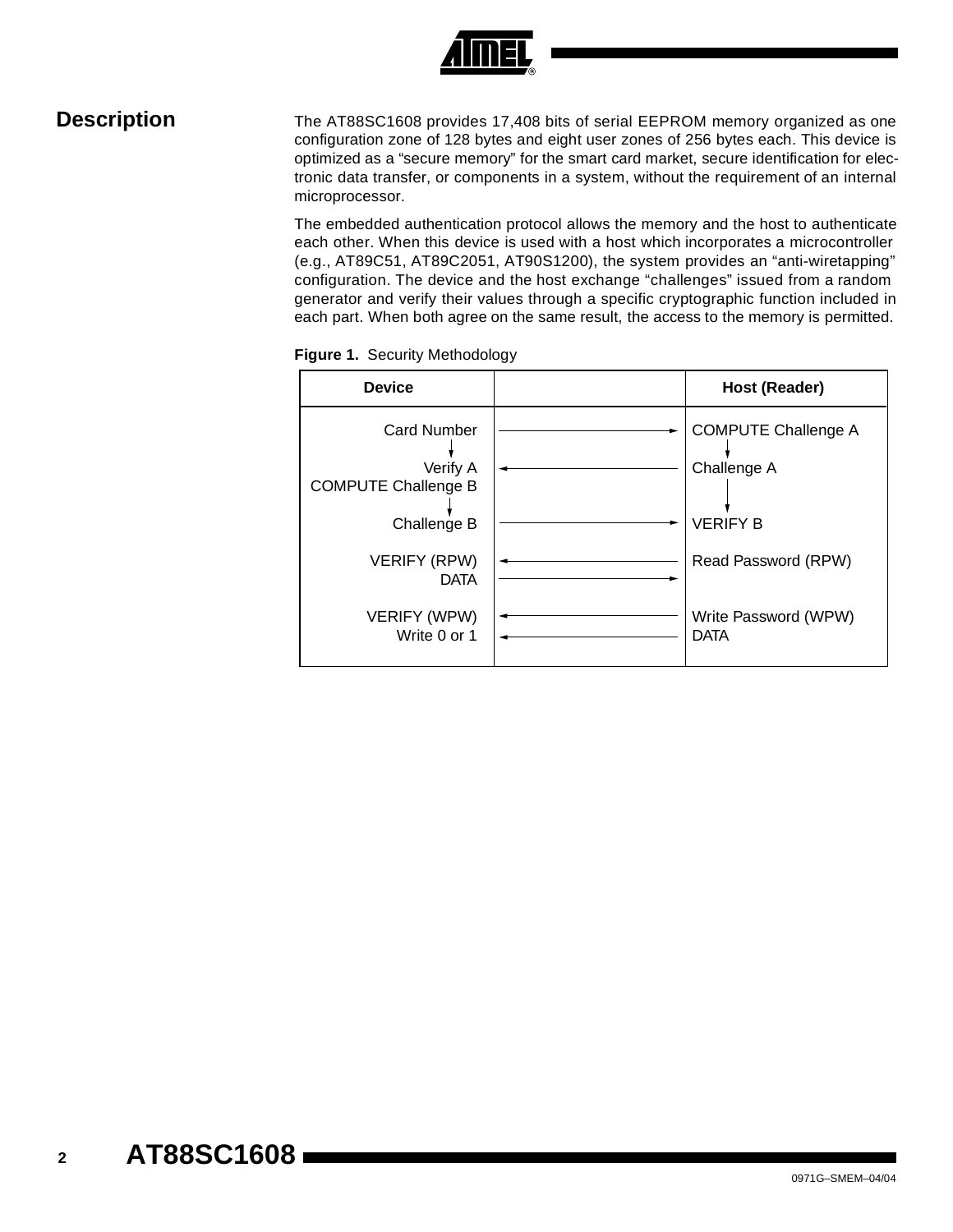**Memory Access** Depending on the device configuration, the host might carry out the authentication protocol and/or present different passwords for each operation, read or write. Each user zone may be configured for free access for read and write or for password-restricted access. To insure security between the different user zones (multiapplication card), each zone can use a different set of passwords. A specific AAC for each password and for the authentication provides protection against "systematic attacks." When the memory is unlocked, the two-wire serial protocol is effective, using SDA and SCL. The memory includes a specific register providing a 32-bit data stream conforming to the ISO 7816-10 synchronous answer-to-reset.





# **Pin Descriptions**

**Supply Voltage (VCC)** The V<sub>CC</sub> input is a 2.7V-to-5.5V positive voltage, supplied by the host.

**Serial Clock (SCL)** The SCL input is used to positive edge clock data into the device and negative edge clock data out of the device.

**Serial Data (SDA)** The SDA pin is bidirectional for serial data transfer. This pin is open-drain driven and may be wire-ORed with any number of other open drain or open collector devices. An external pull-up resistor should be connected between SDA and VCC. The value of this resistor and the system capacitance loading the SDA bus will determine the rise time of SDA. This rise time will determine the maximum frequency during read operations. Low value pull-up resistors will allow higher frequency operations while drawing higher average power supply current.

**Reset (RST)** When the RST input is pulsed high, the device will output the data programmed into the 32-bit answer-to-reset register. All password and authentication access will be reset. Following a reset, device authentication and password verification sequences must be presented to re-establish user access.

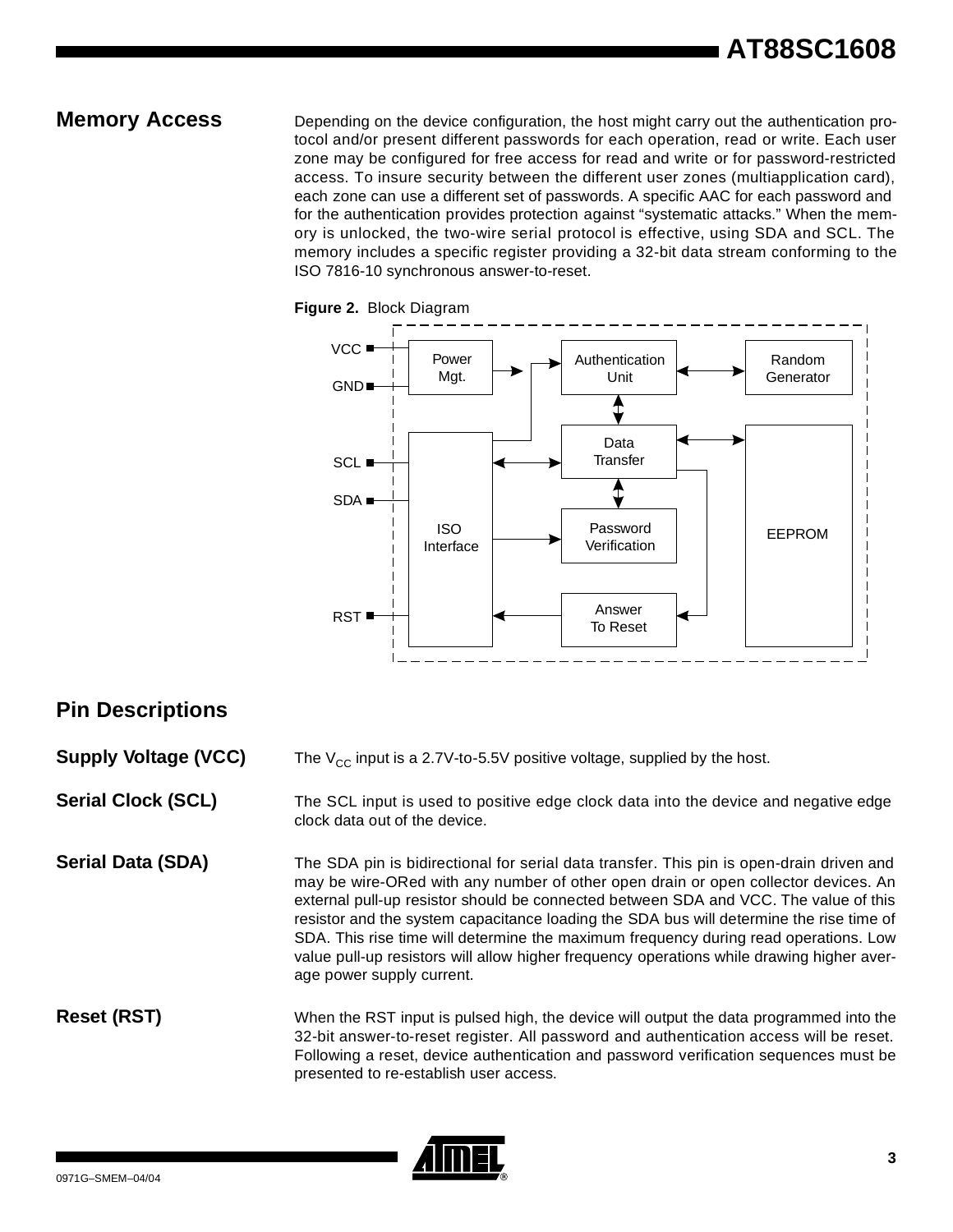

**Memory Mapping** The first 16K bits of the memory are divided into eight user zones of 256 bytes each.

# **Table 1.** Memory Map

| Zone                               | \$0       | \$1 | \$2 | \$3 | \$4       | \$5 | \$6 | \$7 |                |  |  |
|------------------------------------|-----------|-----|-----|-----|-----------|-----|-----|-----|----------------|--|--|
|                                    |           |     |     |     |           |     |     |     | \$000          |  |  |
|                                    | 256 bytes |     |     |     |           |     |     |     |                |  |  |
| User 0                             |           |     |     |     |           |     |     |     | ۰.             |  |  |
|                                    |           |     |     |     |           |     |     |     | <b>\$0F8</b>   |  |  |
| User 1                             |           |     |     |     |           |     |     |     | \$000          |  |  |
| $\overline{\phantom{a}}$           |           |     |     |     |           |     |     |     | ۰.             |  |  |
| $\overline{\phantom{a}}$           |           |     |     |     |           |     |     |     | $\blacksquare$ |  |  |
| $\overline{\phantom{a}}$<br>User 6 |           |     |     |     |           |     |     |     |                |  |  |
|                                    |           |     |     |     |           |     |     |     | <b>\$0F8</b>   |  |  |
|                                    |           |     |     |     |           |     |     |     | \$000          |  |  |
| User 7                             |           |     |     |     | 256 bytes |     |     |     | $\blacksquare$ |  |  |
|                                    |           |     |     |     |           |     |     |     | ۰.             |  |  |
|                                    |           |     |     |     |           |     |     |     | <b>\$0F8</b>   |  |  |

Note: "\$" = hexadecimal value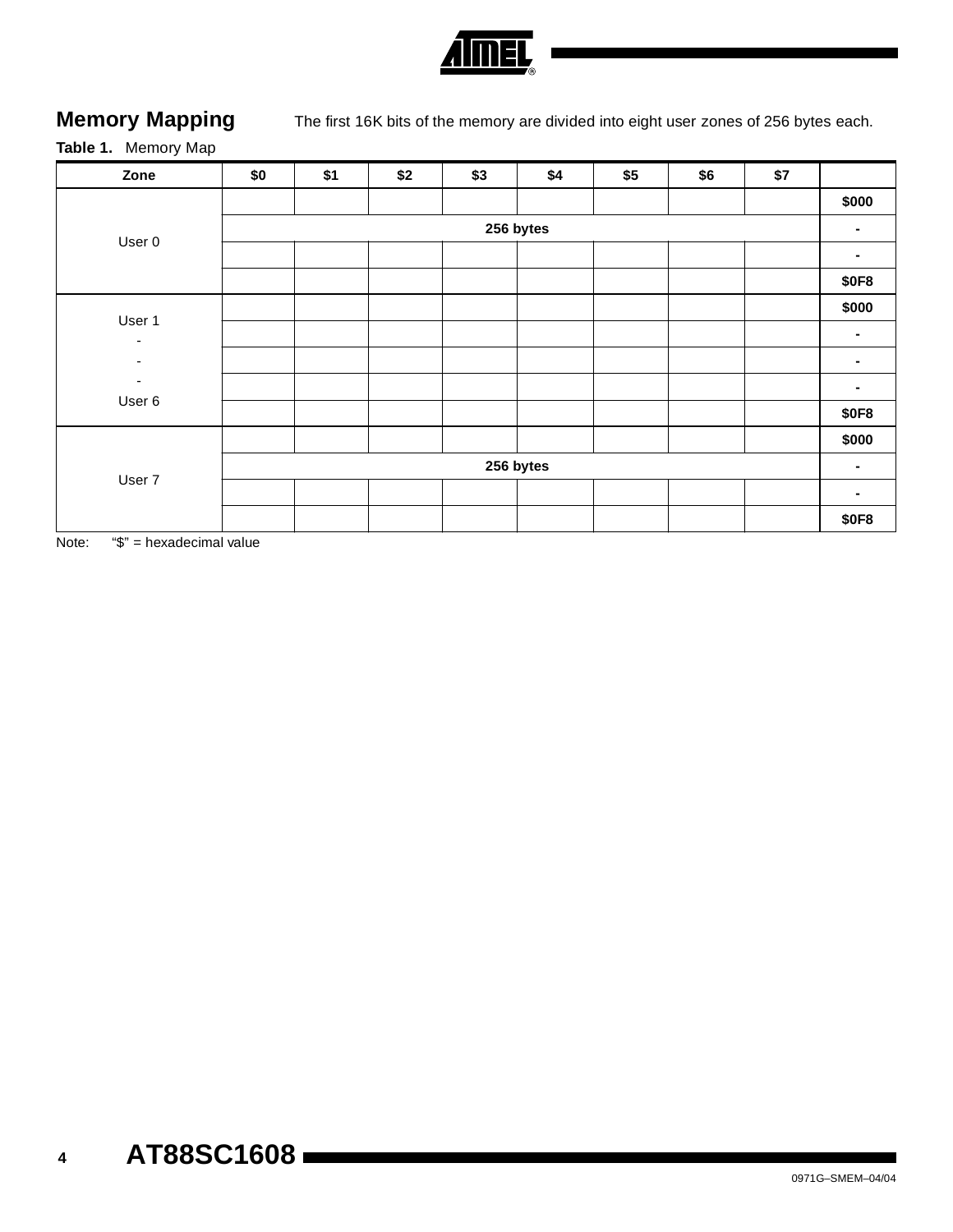The last 1K bit of the memory is a configuration zone with specific system data, access rights, and read/write commands; it is divided into six subzones.

**Table 2.** Configuration Zone

| Configuration  | \$0              | \$1      | \$2                 | \$3                      | \$4                            | \$5             | \$6                    | \$7 |      |
|----------------|------------------|----------|---------------------|--------------------------|--------------------------------|-----------------|------------------------|-----|------|
| Fabrication    |                  |          | Answer-to-Reset     |                          |                                | \$00            |                        |     |      |
|                |                  | Fab Code |                     | Reserved                 |                                |                 | Card Manufacturer Code |     | \$08 |
|                | AR0              | AR1      | AR <sub>2</sub>     | AR3                      | AR4                            | AR <sub>5</sub> | AR <sub>6</sub>        | AR7 | \$10 |
| Access         |                  |          |                     |                          | <b>Reserved for Future Use</b> |                 |                        |     | \$18 |
|                | AAC              |          |                     |                          | Identification Number (Nc)     |                 |                        |     | \$20 |
| Authentication |                  |          |                     |                          | Cryptogram (Ci)                |                 |                        |     | \$28 |
| Secret         | Secret Seed (Gc) |          |                     |                          |                                |                 |                        |     | \$30 |
| Test           |                  |          |                     | Reserved for Memory Test |                                |                 |                        |     | \$38 |
|                | <b>PAC</b>       |          | Write 0             |                          | PAC                            |                 | Read 0                 |     | \$40 |
|                | <b>PAC</b>       |          | Write 1             |                          | <b>PAC</b>                     |                 | Read 1                 |     | \$48 |
|                | <b>PAC</b>       |          | Write 2             |                          | PAC                            |                 | Read 2                 |     | \$50 |
| Passwords      | <b>PAC</b>       |          | Write 3             |                          |                                | Read 3          |                        |     | \$58 |
|                | <b>PAC</b>       |          | Write 4             | PAC                      |                                | Read 4          |                        |     | \$60 |
|                | <b>PAC</b>       |          | Write 5             |                          | <b>PAC</b>                     |                 | Read 5                 |     | \$68 |
|                | <b>PAC</b>       |          | Write 6             |                          | <b>PAC</b>                     |                 | Read 6                 |     | \$70 |
|                | <b>PAC</b>       |          | Secure Code/Write 7 |                          | <b>PAC</b>                     |                 | Read 7                 |     | \$78 |

Note: AAC: Authentication Attempts Counter

PAC: Password Attempts Counter

AR0−7: Access Register for User Zone 0 to 7

**Fuses** FAB, CMA, and PER are nonvolatile fuses blown at the end of each card life step. Once blown, these EEPROM fuses can not be reset.

- The FAB fuse is blown by Atmel prior to shipping wafers to the card manufacturer.
- The CMA fuse is blown by the card manufacturer prior to shipping cards to the issuer.
- The PER fuse is blown by the issuer prior to shipping cards to the end user.

The fuses are read and written in the configuration zone using the address \$80.

|  |  | Table 3. Fuse Byte |  |
|--|--|--------------------|--|
|--|--|--------------------|--|

| Bit 7 | Bit 6 | Bit 5 | Bit 4 | Bit 3 | Bit 2 | Bit 1 | Bit 0      |      |
|-------|-------|-------|-------|-------|-------|-------|------------|------|
|       |       |       |       |       | PER   | СМА   | <b>FAB</b> | \$80 |

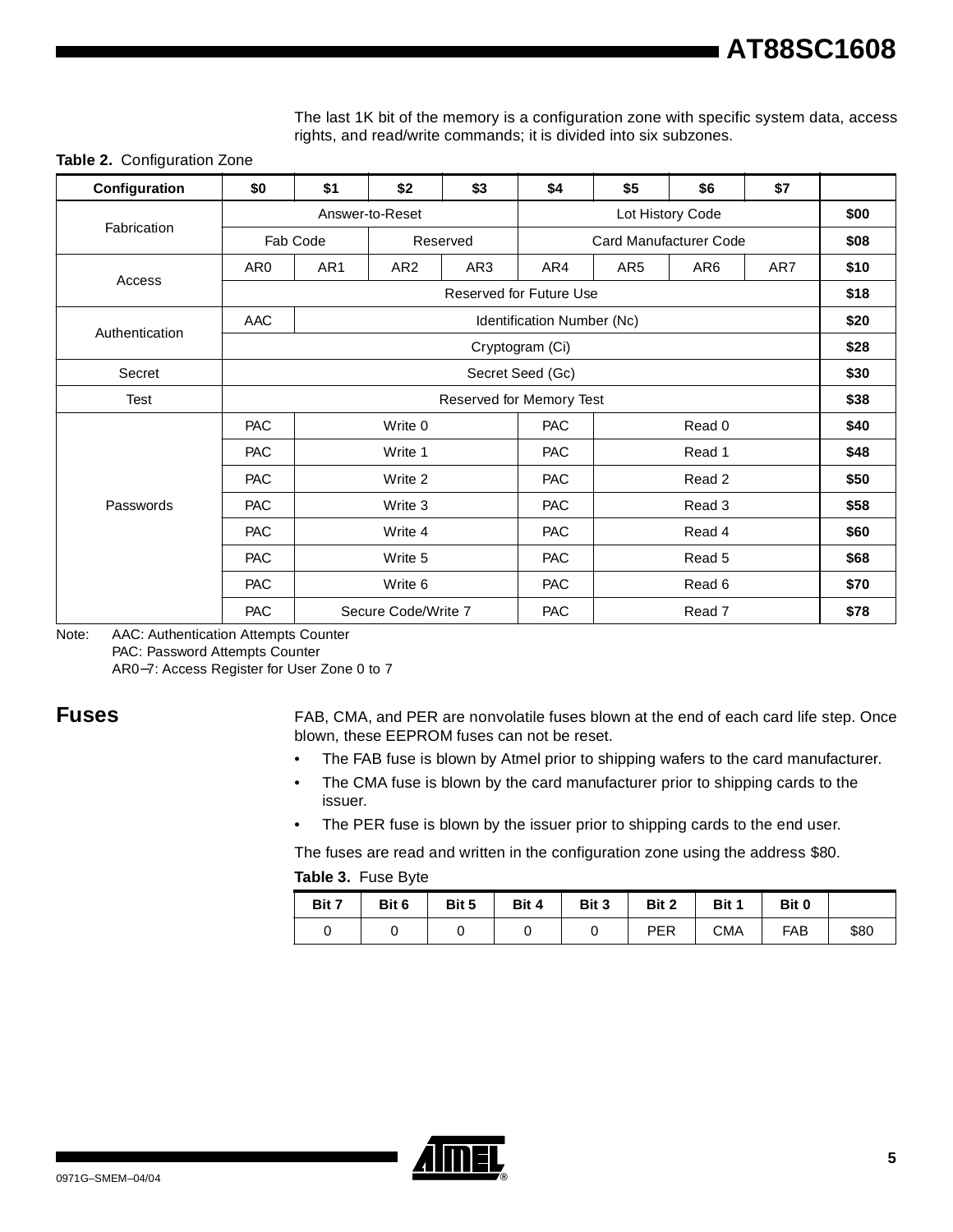

When the fuses are all "1"s, read and write are allowed in the entire memory. Before blowing the FAB fuse, Atmel writes the entire memory to "1", except the fabrication subzone and the secure code.

## **Figure 3.** Access Rights

| Zone              | <b>Access</b> | $FAB = 0$                  | $CMA = 0$   | $PER = 0$ |
|-------------------|---------------|----------------------------|-------------|-----------|
| Fabrication       | Read          | Free                       | Free        | Free      |
| (Except CMC)      | Write         | Forbidden                  | Forbidden   | Forbidden |
| Fabrication       | Read          | Free                       | Free        | Free      |
| (Only CMC)        | Write         | Secure Code                | Forbidden   | Forbidden |
|                   | Read          | Free                       | Free        | Free      |
| Access            | Write         | Secure Code                | Secure Code | Forbidden |
|                   | Read          | Free                       | Free        | Free      |
| Authentication    | Write         | Secure Code                | Secure Code | Forbidden |
|                   | Read          | Secure Code<br>Secure Code |             | Forbidden |
| Secret            | Write         | Secure Code<br>Secure Code |             | Forbidden |
|                   | Read          | Free                       | Free        | Free      |
| Test              | Write         | Free                       | Free        | Free      |
|                   | Read          | Secure Code                | Secure Code | Write PW  |
| Passwords         | Write         | Secure Code                | Secure Code | Write PW  |
|                   | Read          | Free                       | Free        | Free      |
| PAC               | Write         | Secure Code                | Secure Code |           |
|                   | Read          | AR                         | AR          | AR        |
| <b>User Zones</b> | Write         | AR                         | AR          | AR        |

Note: CMC = Card Manufacturer Code

AR = Access Rights as defined by the access register

PW = Password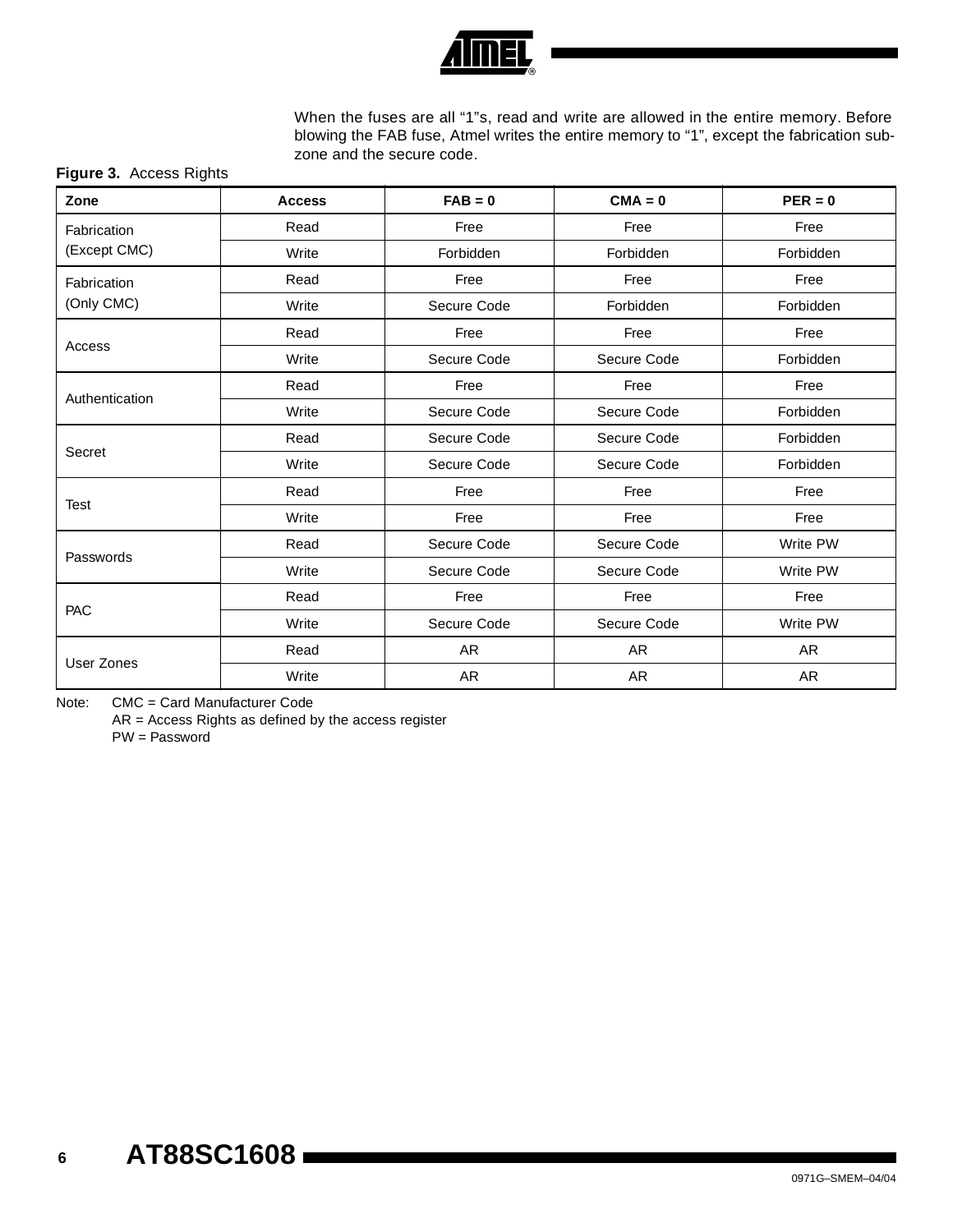- **Configuration Zone Answer-to-reset:** 32-bit register defined by Atmel
	- **Lot History Code:** 32-bit register defined by Atmel
	- Fab Code: 16-bit register defined by Atmel
	- **Card Manufacturer Code:** 32-bit register defined by the card manufacturer

## **• Access Registers**

Eight 8-bit access registers defined by the issuer (enable if "0"). The access register for each user zone will specify the privileges and requirements for access to that zone.

## **Table 4.** Access Registers

|       | . .   |       |                 |                 |                 |       |       |
|-------|-------|-------|-----------------|-----------------|-----------------|-------|-------|
| Bit 7 | Bit 6 | Bit 5 | Bit 4           | Bit 3           | Bit 2           | Bit 1 | Bit 0 |
| WPE   | RPE   | ATE   | PW <sub>2</sub> | PW <sub>1</sub> | PW <sub>0</sub> | MDF   | PGO   |

## **• Write Password Enable (WPE)**

If enabled (WPE  $=$  "0"), the user is required to verify the write password to allow write operations in the user zone. If disabled (WPE  $=$  "1"), all write operations are allowed within the zone. Verification of the write password also allows the read and write passwords to be changed. During personalization (PER = "1") the WPE bit is forced active even if set to "1". This forces the issuer to verify the write password in order to write data to the user zone. This allows the security code (Write 7 password) to lock write functions during transportation.

## **• Read Password Enable (RPE)**

If enabled (RPE  $=$  "0"), the user is required to verify either the read password or write password to allow read operations in the user zone. Read operations initiated without a verified password will return the status of the fuse bits (\$00). Verification of the write password will always allow read access to the zone. RPE = "0" and WPE = "1" is allowed but is not recommended.

## **• Authentication Enable (ATE)**

If enabled (ATE =  $0$ "), a valid authentication sequence must be completed before access is allowed to the user zone. If disabled (ATE = "1"), authentication is not required for access.

## **• Password Set Select (PW2, PW1, PW0)**

These three bits define which of the eight password sets must be presented to allow access to the user zone. Each access register may point to a unique password set, or access registers for multiple zones may point to the same password set. In this case, verification of a single password will open several zones, combining the zones into a single larger zone.

## **• Modify Forbidden (MDF)**

If enabled (MDF = "0"), no write access is allowed in the zone at any time.

## **• Program Only (PGO)**

If enabled (PGO = "0"), data within the zone may be changed from "1" to "0" but never from "0" to "1".

## **Identification Number (Nc)**

An identification number with up to 56 bits is defined by the issuer and should be unique for each card.

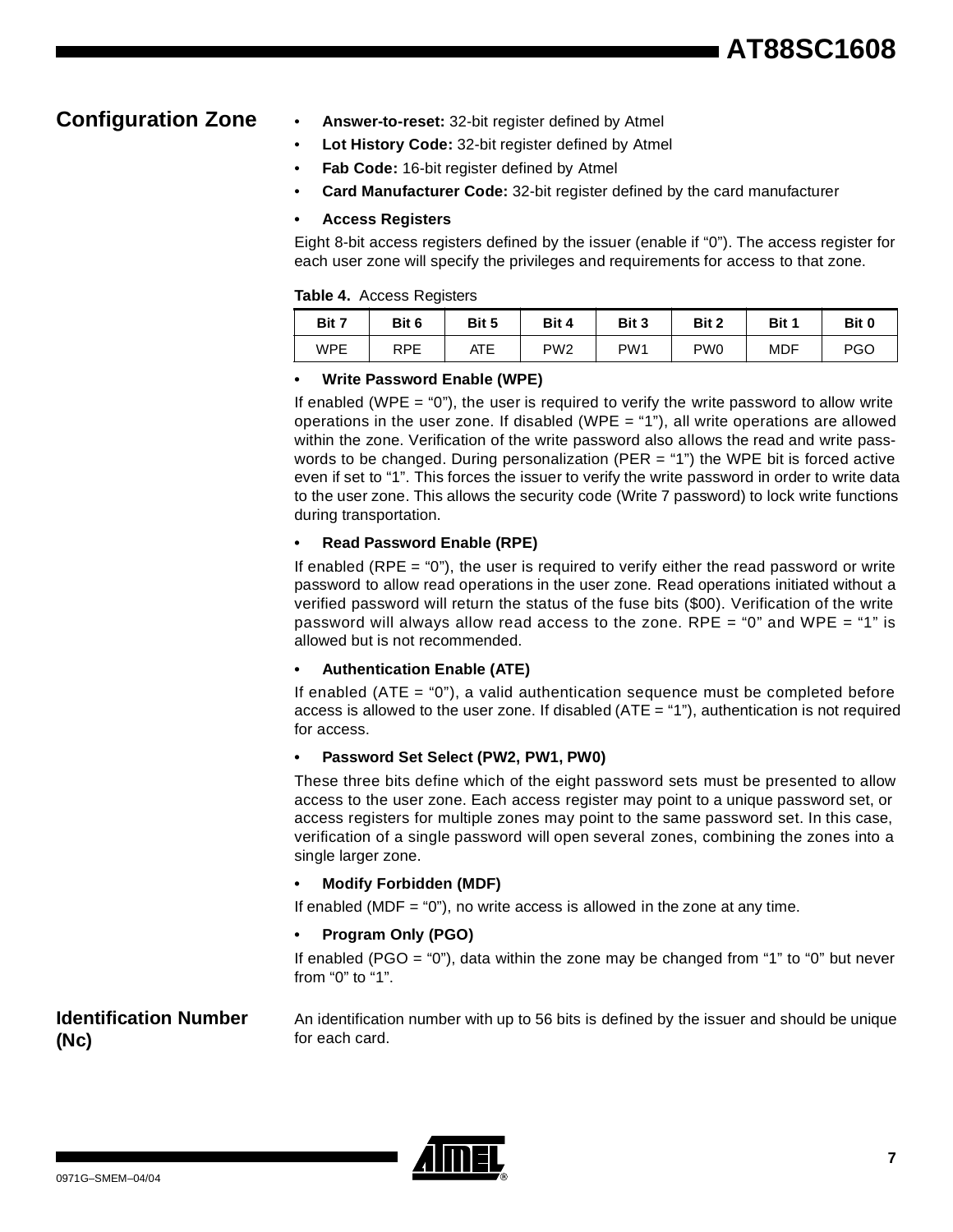

Cryptogram (Ci) The 64-bit cryptogram is generated by the internal random generator and modified after

|                                | each successful verification of the cryptogram by the chip, on host request. The initial<br>value, defined by the issuer, is diversified as a function of the identification number.                                                                                                                                                                                                                     |
|--------------------------------|----------------------------------------------------------------------------------------------------------------------------------------------------------------------------------------------------------------------------------------------------------------------------------------------------------------------------------------------------------------------------------------------------------|
| <b>Secret Seed (Gc)</b>        | The 64-bit secret seed, defined by the issuer, is diversified as a function of the identifica-<br>tion number.                                                                                                                                                                                                                                                                                           |
| <b>Memory Test Zone</b>        | The memory test zone is a 64-bit free access zone for memory test.                                                                                                                                                                                                                                                                                                                                       |
| <b>Password Sets</b>           | The password sets are eight sets of two 24-bit passwords for read and write operations,<br>defined by the issuer. The write password allows the user to modify the read and write<br>passwords of the same set. By default, the eighth set of passwords (Write 7/Read 7) is<br>active for all user zones.                                                                                                |
|                                | <b>Secure Code</b>                                                                                                                                                                                                                                                                                                                                                                                       |
|                                | A 24-bit password, defined by Atmel, that is different for each card manufacturer. The<br>Write Password 7 is used as the secure code until the personalization is over (PER = 0).                                                                                                                                                                                                                       |
|                                | <b>Attempts Counters</b>                                                                                                                                                                                                                                                                                                                                                                                 |
|                                | There are 16 8-bit password attempts counters (PACs), one for each password, and one<br>other 8-bit attempts counter for the authentication protocol (AAC). The attempts<br>counters limit the number of consecutive incorrect code presentations allowed (currently<br>eight).                                                                                                                          |
| <b>User Zones</b>              | These zones are dedicated to user data. The access rights of each zone are program-<br>mable separately via the access registers. If several zones share the same password<br>set, the set will be entered only once (after the part is powered up). Therefore, several<br>zones can be combined into one larger zone. The user zone address should be<br>changed each time a new zone is being reached. |
| <b>Security Operations</b>     |                                                                                                                                                                                                                                                                                                                                                                                                          |
| <b>Password Verification</b>   | Compare the operation password presented with the stored one and write a new bit in<br>the corresponding attempts counter for each wrong attempt. A valid attempt before the<br>limit erases the attempts counter, and allows the operation to be carried out as long as<br>the chip is powered.                                                                                                         |
|                                | Only one password is active at a time. When a new password is presented, access priv-<br>ileges defined by the previous password become invalid.                                                                                                                                                                                                                                                         |
|                                | If the trials limit has been reached (i.e., the 8 bits of the attempts counter have been writ-<br>ten), the password verification process will not be taken into account.                                                                                                                                                                                                                                |
| <b>Authentication Protocol</b> | The access to a user zone may be protected by an authentication protocol in addition to<br>password-dependent rights.                                                                                                                                                                                                                                                                                    |
|                                | The authentication success is memorized and active as long as the chip is powered,<br>unless a new authentication is initialized or RST becomes active. If the new authentica-<br>tion request is not validated, the card has lost its previous authentication and it should<br>be presented again. Only the last request is memorized.                                                                  |
|                                | The authentication verification protocol requires the host to perform an Initialize Authen-<br>tication command, followed by a Verify Authentication command.                                                                                                                                                                                                                                            |
|                                |                                                                                                                                                                                                                                                                                                                                                                                                          |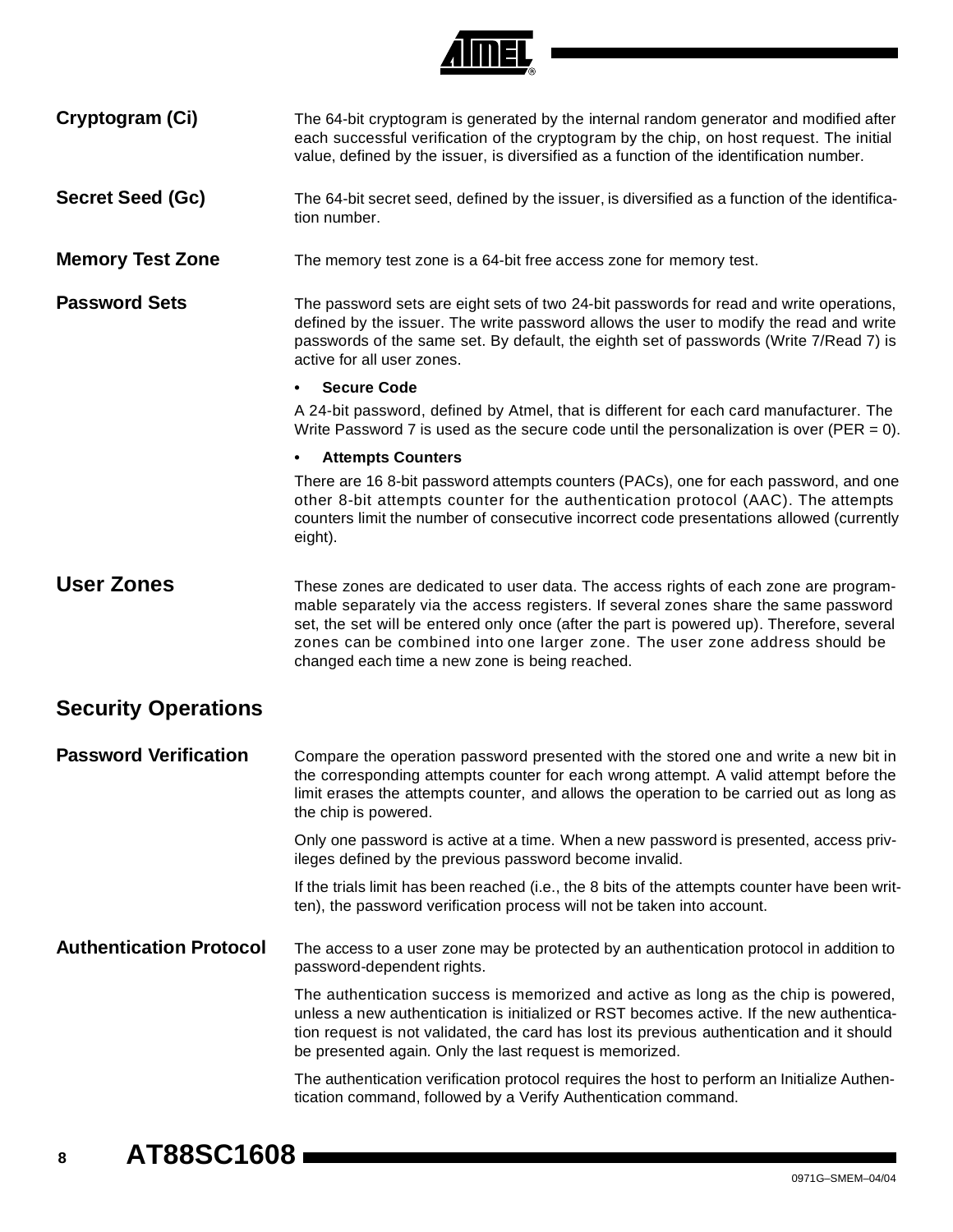The password and authentication may be presented at any time and in any order. If the trials limit has been reached, i.e., the 8 bits of the attempts counter have been written, the password verification or authentication process will not be taken into account.

# **Command Definitions and Protocols**

The communications protocol is based on the popular two-wire serial interface. Note that the most significant bit is transmitted first.

|                           |                  | Command |          |                    |    |                    |             |                |                |
|---------------------------|------------------|---------|----------|--------------------|----|--------------------|-------------|----------------|----------------|
| <b>Description</b>        | <b>Code HEX</b>  |         |          | <b>Chip Select</b> |    | <b>Instruction</b> |             |                |                |
|                           |                  | b7      | b6       | b5                 | b4 | b3                 | b2          | b <sub>1</sub> | b <sub>0</sub> |
| Write User Zone           | \$B <sub>0</sub> |         | $\Omega$ | 1                  |    | 0                  | 0           | $\Omega$       | $\Omega$       |
| Read User Zone            | \$B1             |         | 0        | 1                  |    | 0                  | 0           | $\mathbf 0$    |                |
| Write Configuration Zone  | \$B4             |         | $\Omega$ | 1                  | 1  | 0                  | $\mathbf 1$ | $\Omega$       | $\Omega$       |
| Read Configuration Zone   | \$B5             |         | $\Omega$ | 1                  |    | 0                  |             | $\Omega$       |                |
| Set User Zone Address     | \$B2             |         | $\Omega$ | 1                  |    | 0                  | $\Omega$    |                | 0              |
| Verify Password           | \$B3             |         | $\Omega$ | 1                  | 1  | 0                  | $\Omega$    |                |                |
| Initialize Authentication | \$B6             |         | $\Omega$ | 1                  |    | 0                  | 1           |                | $\Omega$       |
| Verify Authentication     | <b>\$B7</b>      |         | $\Omega$ | 1                  |    | 0                  | ◢           |                |                |

## **Table 5.** Device Commands

**Set User Zone Address Figure 4.** Set User Zone Address



Note: \* = Don't care bit

At power-on, no access to the user zones is allowed until the Set User Zone Address command occurs. This command sets the three most significant bits of the byte address, corresponding to the user zone address. This address stays valid until the host sends a new one and as long as the chip is powered.

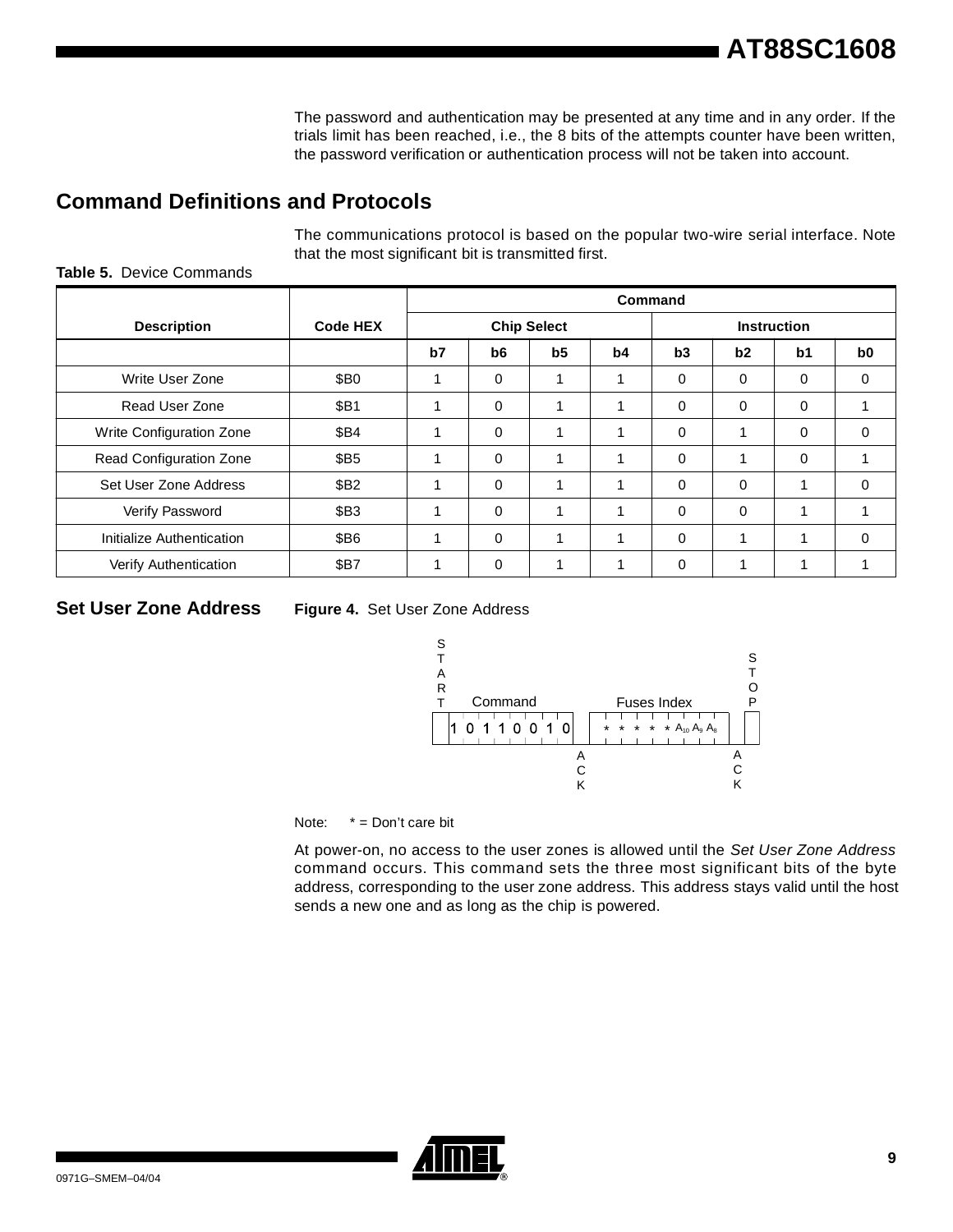

**Read Zone Figure 5.** Read Zone



Note:  $z = 0$ : Read user zone  $z = 1$ : Read configuration zone

The data byte address is internally incremented following the transmission of each data byte. As long as the AT88SC1608 receives an acknowledge from the host, it will continue to increment the data byte address and serially clock out sequential data bytes. During a read operation, the address will "roll over" from the last byte of the current zone to the first byte of the same zone. If the host is not allowed to read at the specified address, the device will transmit the data byte with all bits equal to "0".



 $z = 1$ : Write configuration zone

The lower four bits of the data byte address are internally incremented following the receipt of each data byte. The higher data byte address bits are not incremented, retaining the 16-byte write-page address. Each data byte within a page must only be loaded once. Once a stop condition is issued to indicate the end of the host's write command, the device initiates the internally timed nonvolatile write cycle. An ACK polling sequence can be initiated immediately. After a write command, if the host is not allowed to write to some address locations, a nonvolatile write cycle will still be initiated. However, the device will only modify data at the allowed addresses.



**Read Fuses Figure 7.** Read Fuses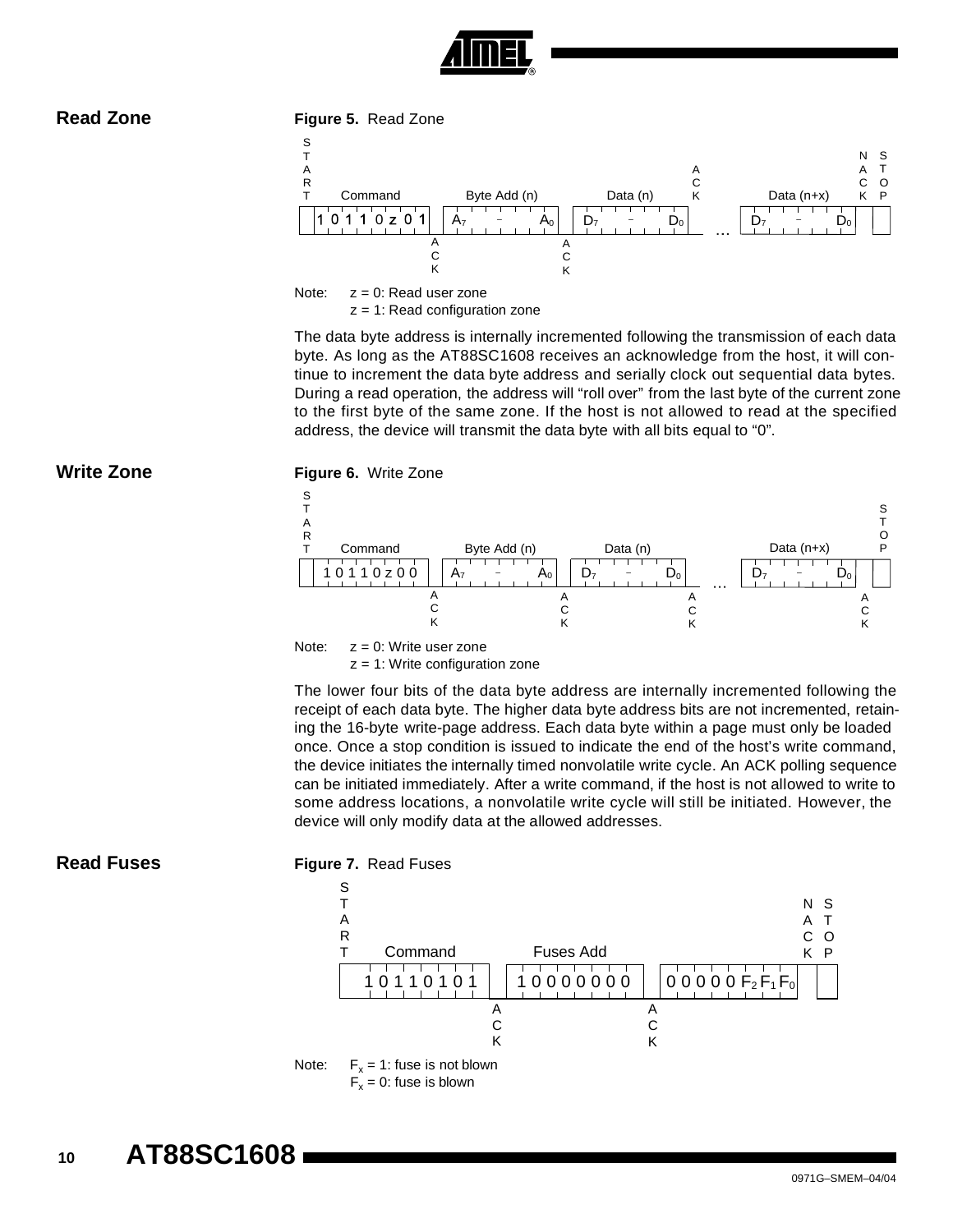The read fuses operation is always allowed. The device only transmits one data byte and waits for a new command.





The write fuses operation is only allowed under secure code control and no data byte is transmitted by the host. The fuses are blown sequentially: CMA is blown if FAB is equal to "0", and PER is blown if CMA is equal to "0". If the fuses are all "0"s, the operation is canceled and the device waits for a new command.

Once a stop condition is issued to indicate the end of the host's write operation, the device initiates the internal nonvolatile write cycle. An ACK polling sequence can be initiated immediately. Once blown, these fuses cannot be reset.

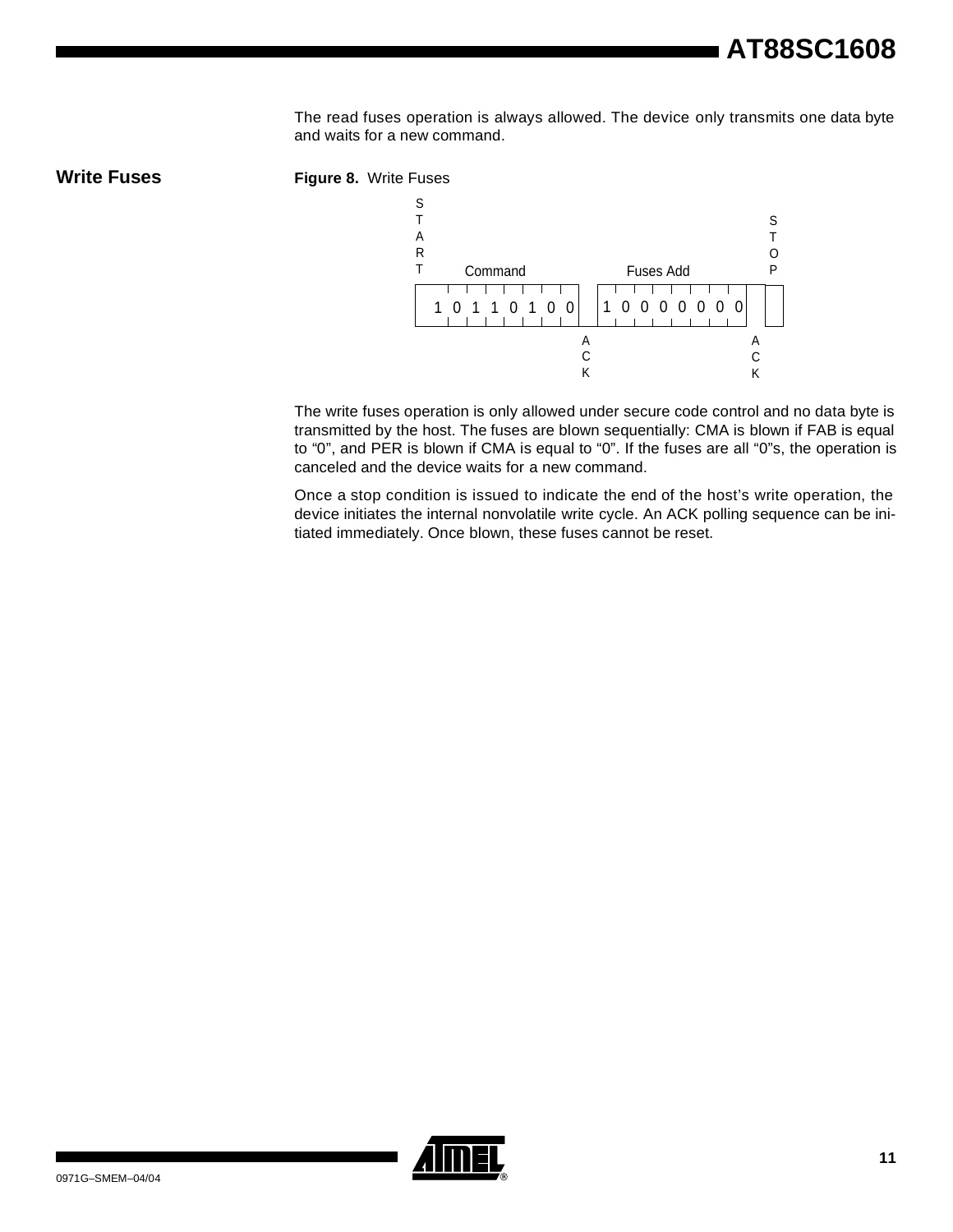**Answer-to-reset** If RST is high during SCL clock pulse, the reset operation occurs according to the ISO 7816-10 synchronous answer-to-reset. The four bytes of the answer-to-reset register are transmitted least significant bit (LSB) first on the 32 clock pulses provided on SCL. Following a RST assertion, all password and authentication access privileges are reset.

The values programmed by Atmel are shown in [Figure 9](#page-11-0) below.

### <span id="page-11-0"></span>**Figure 9.** Answer-to-reset



# **Verify Password**

## **Figure 10.** Verify Password



- 1. Pw: Password, 3 bytes
- 2. The four bits "rppp" indicate the password to compare:
	- $r = 0$ : Write password
	- r = 1: Read password
	- ppp: Password set number
	- (rppp = 0111 for the secure code)

Once the sequence is completed and a stop condition is issued, there is a nonvolatile write cycle to update the associated attempts counter. In order to know whether or not the inserted password was correct, the device requires the host to perform an ACK polling sequence with the specific device address of \$B5. When the write cycle has been completed, the ACK polling command (\$B5, Read Configuration Zone) will return a valid ACK. This command should be followed by the byte address of the respective PAC. If the password presented is valid, the PAC will be set to \$FF. If the password was not valid, the PAC will have one additional bit written to "0".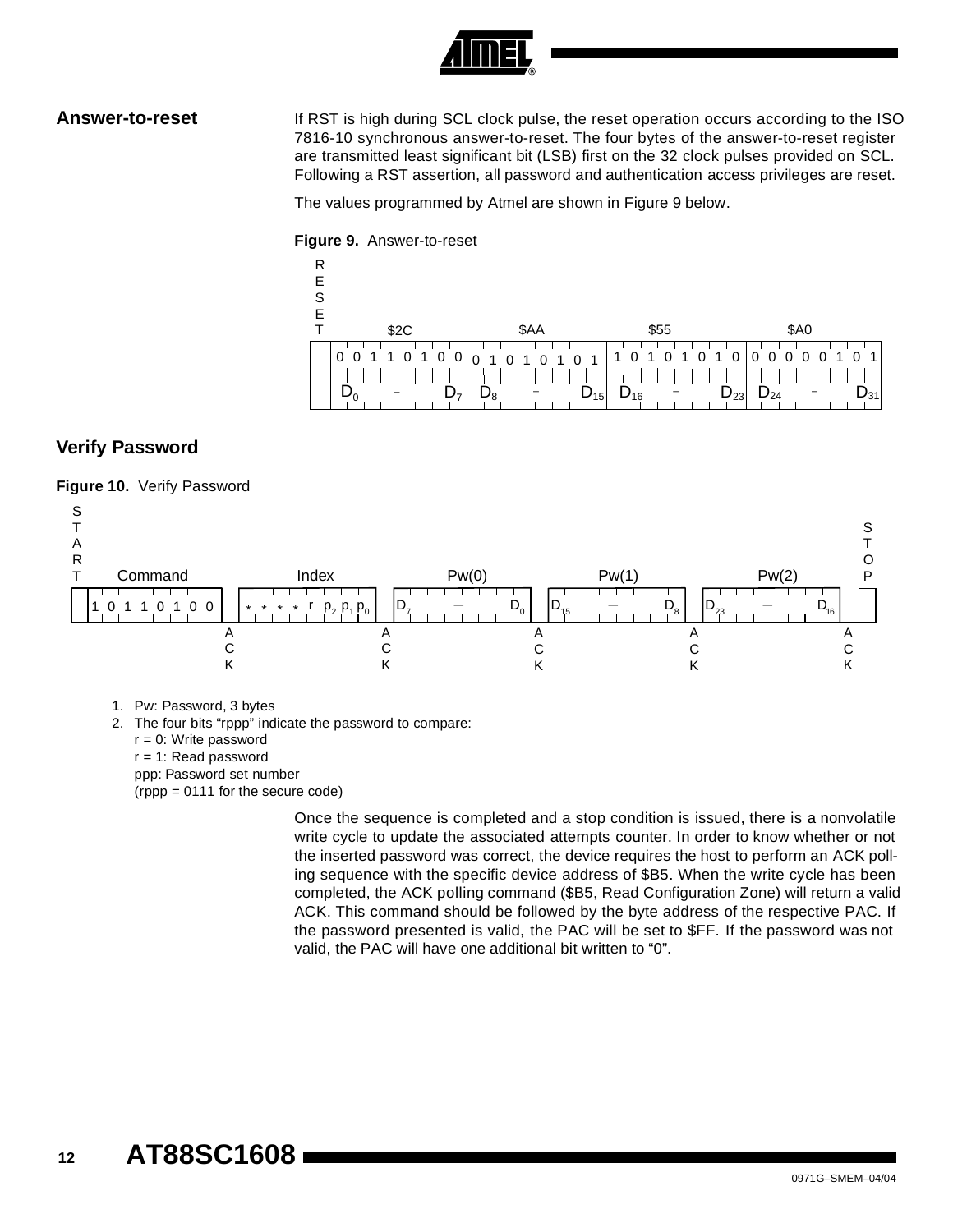



Note: Q0: Host random number, 8 bytes

The initialize authentication command sets up the random generator with the cryptogram (Ci), the secret seed (Gc), and the host random number (Q0). Once the sequence is completed and a stop condition is issued, there is a nonvolatile write cycle to write a new bit of the 8-bit AAC to "0". In order to complete the authentication protocol, the device requires the host to perform an ACK polling sequence with the specific device address of \$B7, corresponding to the verify authentication command.

## **Verify Authentication**







If Q1 is equal to  $Ci + 1$ , then the device writes  $Ci + 2$  in memory in place of  $Ci$ ; this must be preceded by the initialize authentication command. Once the sequence is completed and a stop condition is issued, there is a nonvolatile write cycle to update the associated attempts counter. In order to know whether or not the authentication was correct, the device requires the host to perform an ACK polling sequence with the specific device address of \$B5 to read the AAC in the configuration zone. A valid authentication will result in the AAC cleared to \$FF. An invalid authentication attempt will initiate a nonvolatile write cycle, but no clear operation will be performed on the AAC.

# **Device Operation**

| <b>Clock and Data</b> | The SDA pin is normally pulled high with an external device. Data on the SDA pin may                                                                             |
|-----------------------|------------------------------------------------------------------------------------------------------------------------------------------------------------------|
| <b>Transitions</b>    | change only during SCL-low time periods (see Figure 14). Data changes during SCL-<br>high time periods will indicate a start or stop condition as defined below. |
|                       |                                                                                                                                                                  |



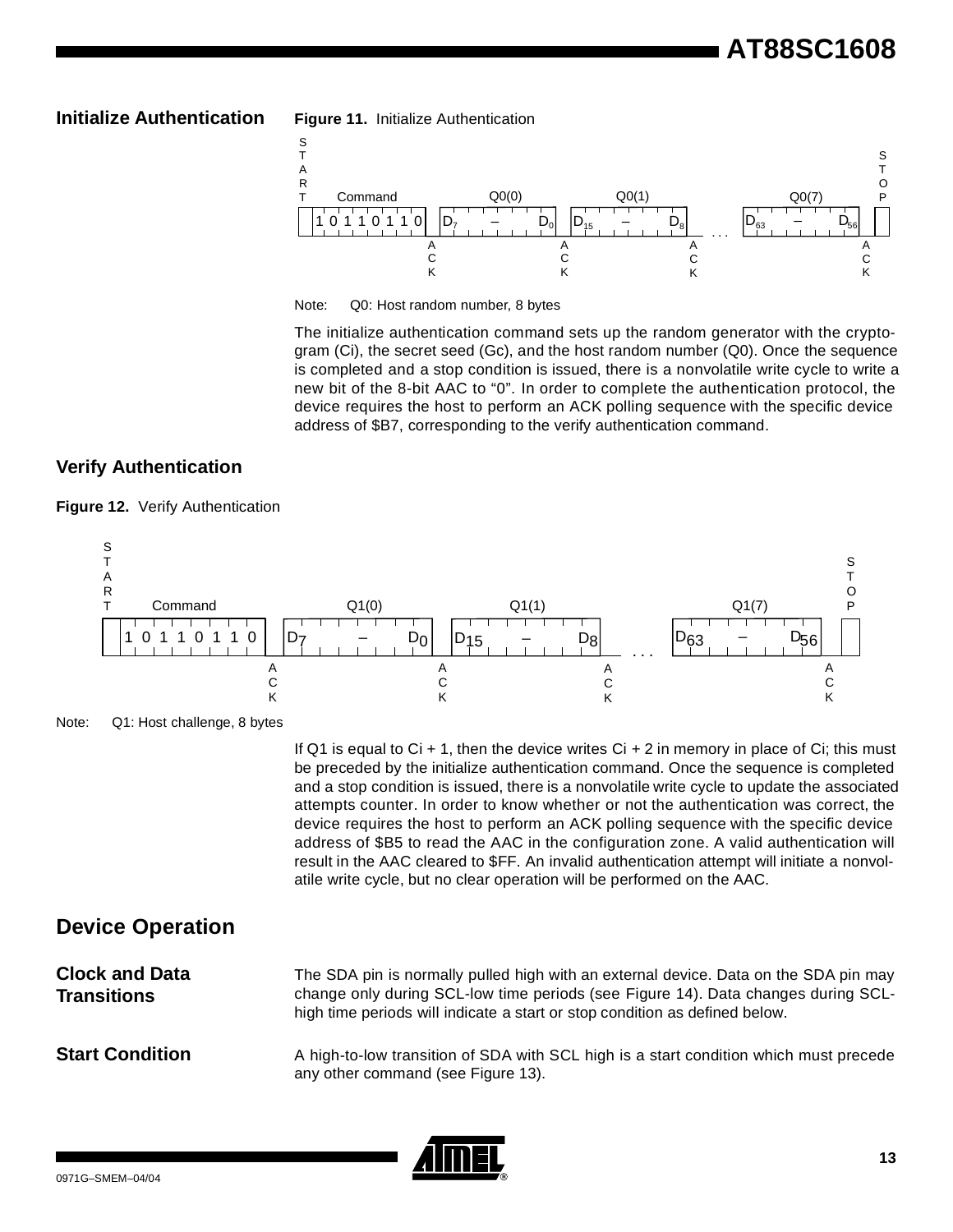

**Stop Condition** A low-to-high transition of SDA with SCL high is a stop condition. After a read sequence, the stop command will place the device in a standby power mode (see [Figure 13\)](#page-13-0).

Acknowledge **All addresses and data are serially transmitted to and from the device in 8-bit words.** The device sends a zero to acknowledge that it has received each byte. This happens during the ninth clock cycle. During read operations, the host must pull the SDA line low during the ninth clock cycle to acknowledge that it has received the data byte. Failure to transmit this ACK bit will terminate the read operation.

**Standby Mode** The AT88SC1608 features a low-power standby mode that is enabled upon power-up and after the receipt of the stop bit and the completion of any internal operations.

**Acknowledge Polling** Once the internally-timed write cycle has started and the device inputs are disabled, acknowledge polling can be initiated. This involves sending a start condition followed by the device address representative of the operation desired. Only if the internal write cycle has completed will the device respond with a "0", allowing the sequence to continue.

<span id="page-13-0"></span>



Note: The SCL input should be low when the device is idle. Therefore, SCL is low before a start condition and after a stop condition.

<span id="page-13-1"></span>

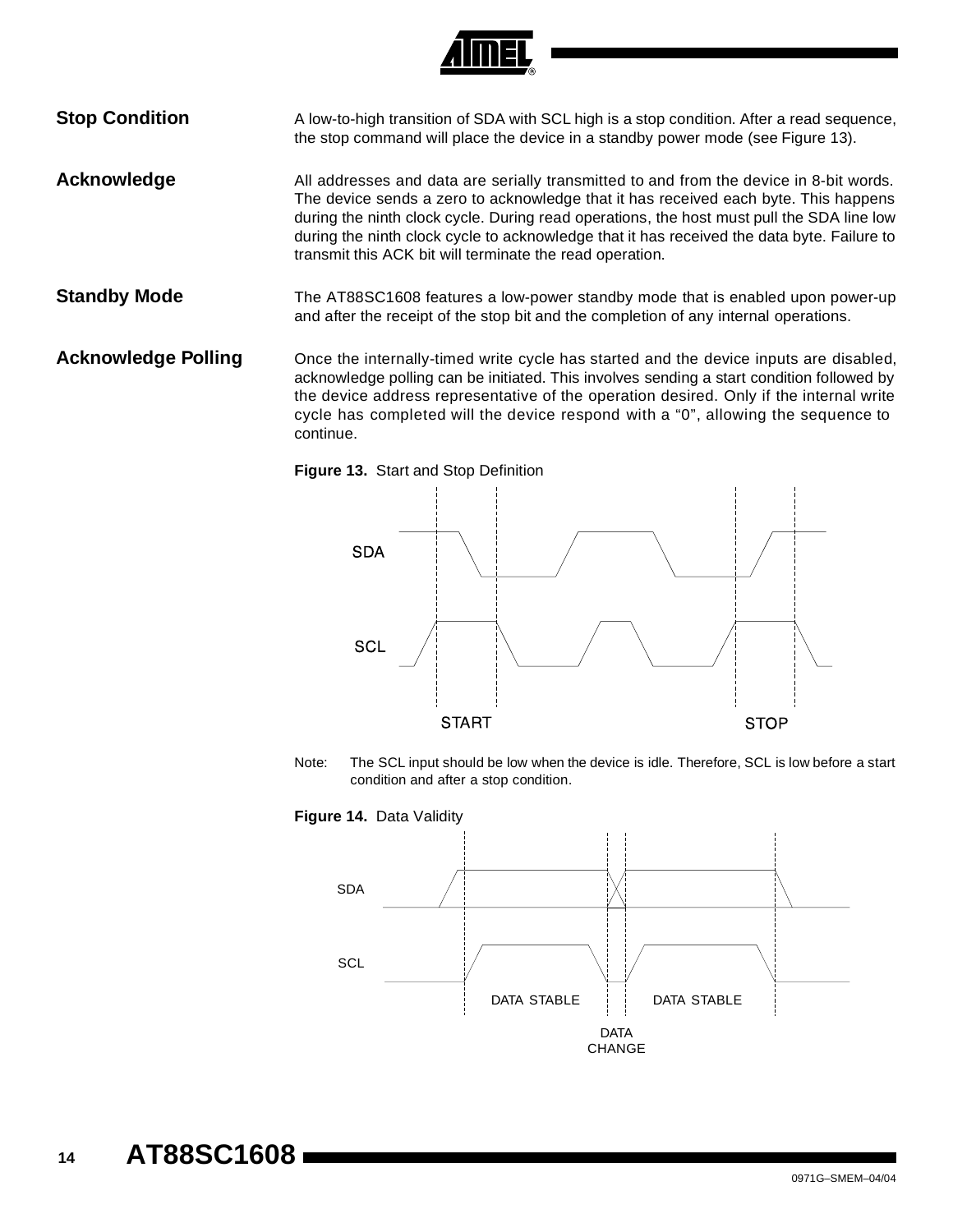# **AT88SC1608**



# **Absolute Maximum Ratings**

| Operating Temperature  -55°C to +125°C                                | Stresses beyond those listed under "Absolute Maxi-<br>Note:<br>mum Ratings" may cause permanent damage to the  |
|-----------------------------------------------------------------------|----------------------------------------------------------------------------------------------------------------|
| Storage Temperature $\dots\dots\dots\dots\dots-65^{\circ}C$ to +150°C | device. This is a stress rating only; functional opera-<br>tion of the device at these or any other conditions |
| Voltage on Any Pin with Respect                                       | beyond those indicated in the operational sections of                                                          |
|                                                                       | this specification is not implied. Exposure to absolute<br>maximum rating conditions for extended periods may  |
| Maximum Operating Voltage 6.25V                                       | affect device reliability.                                                                                     |
|                                                                       |                                                                                                                |

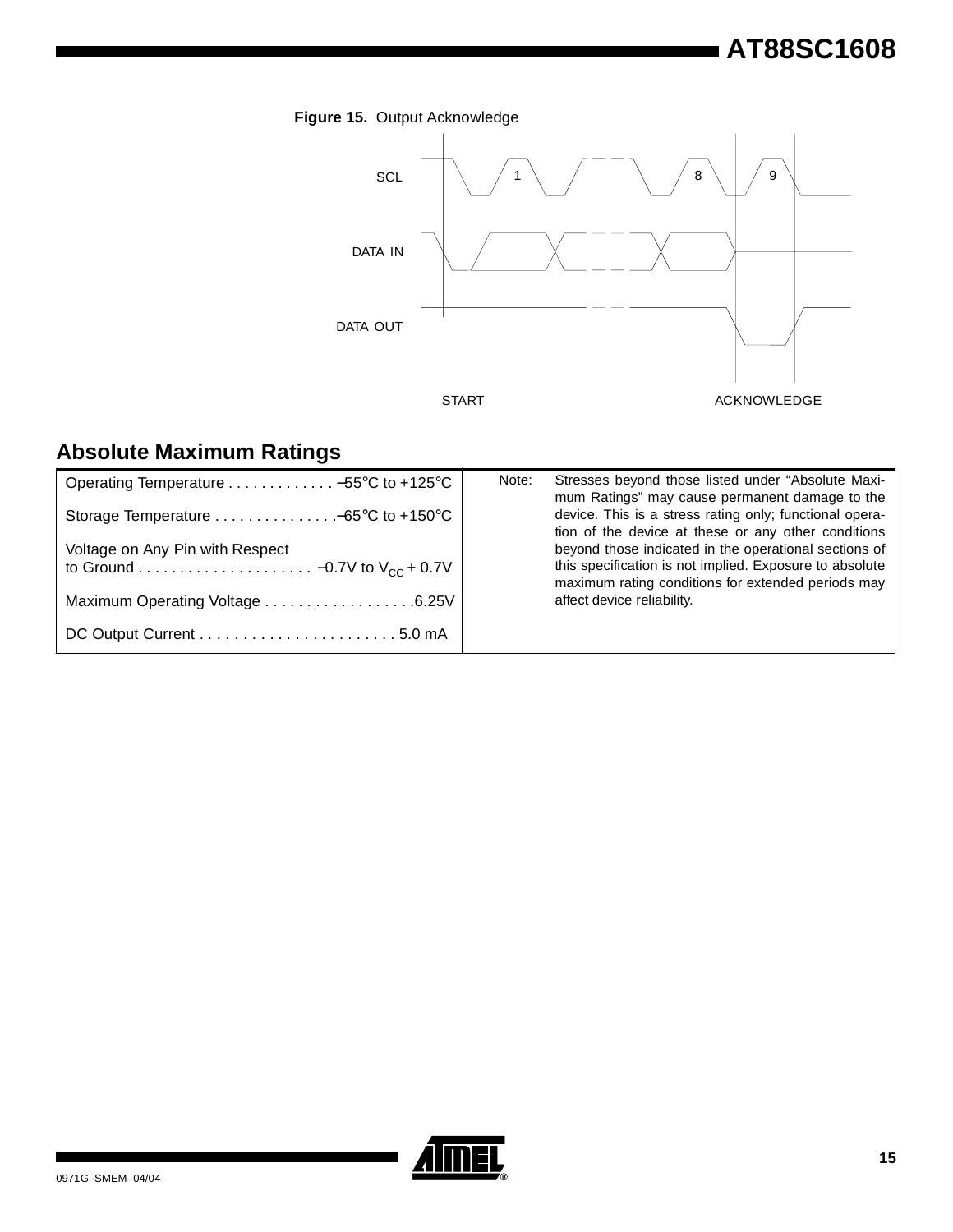

# **DC Characteristics**

## **Table 6.** DC Characteristics

Applicable over recommended operating range from:  $V_{CC}$  = +2.7V to 5.5V,  $T_{AC}$  = 0°C to +70°C. (unless otherwise noted).

| Symbol                   | <b>Parameter</b>                 | <b>Test Condition</b>                   | Min            | Typ | <b>Max</b>            | <b>Units</b> |
|--------------------------|----------------------------------|-----------------------------------------|----------------|-----|-----------------------|--------------|
| $V_{CC}^{(1)}$           | <b>Supply Voltage</b>            |                                         | 2.7            |     | 5.5                   | V            |
| $I_{\rm CC}$             | Supply Current $V_{CC} = 5.0V$   | Read at 1 MHz                           |                |     | 5.0                   | mA           |
| $I_{\rm CC}$             | Supply Current $V_{CC} = 5.0V$   | Write at 1 MHz                          |                |     | 5.0                   | mA           |
| $I_{SB1}$ <sup>(1)</sup> | Standby Current $V_{CC} = 2.7V$  | $V_{IN}$ = $V_{CC}$ or GND              |                |     | 1.0                   | μA           |
| $I_{SB2}$                | Standby Current $V_{CC} = 5.0V$  | $V_{IN}$ = $V_{CC}$ or GND              |                |     | 20.0                  | μA           |
| $I_{LI}$                 | Input Leakage Current            | $V_{IN} = V_{CC}$ or GND                |                |     | 1.0                   | μA           |
| $I_{L1}$                 | <b>RST Input Leakage Current</b> | $V_{IN} = V_{CC}$ or GND                |                |     | 20.0                  | μA           |
| $I_{LO}$                 | Output Leakage Current           | $V_{\text{OUT}} = V_{\text{CC}}$ or GND |                |     | 1.0                   | μA           |
| $V_{IL}$                 | Input Low Level <sup>(2)</sup>   |                                         | $-0.3$         |     | $V_{CC}$ x 0.3        | V            |
| $V_{\text{IH}}$          | Input High Level <sup>(2)</sup>  |                                         | $V_{CC}$ x 0.7 |     | $V_{\text{CC}} + 0.5$ | V            |
| $V_{OL2}$                | Output Low Level $V_{CC} = 2.7V$ | $I_{\Omega I} = 2.1$ mA                 |                |     | 0.4                   | V            |

Notes: 1. This parameter is preliminary; Atmel may change the specifications upon further characterization.

2.  $V_{\text{IL}}$  min and  $V_{\text{IH}}$  max are reference only and are not tested.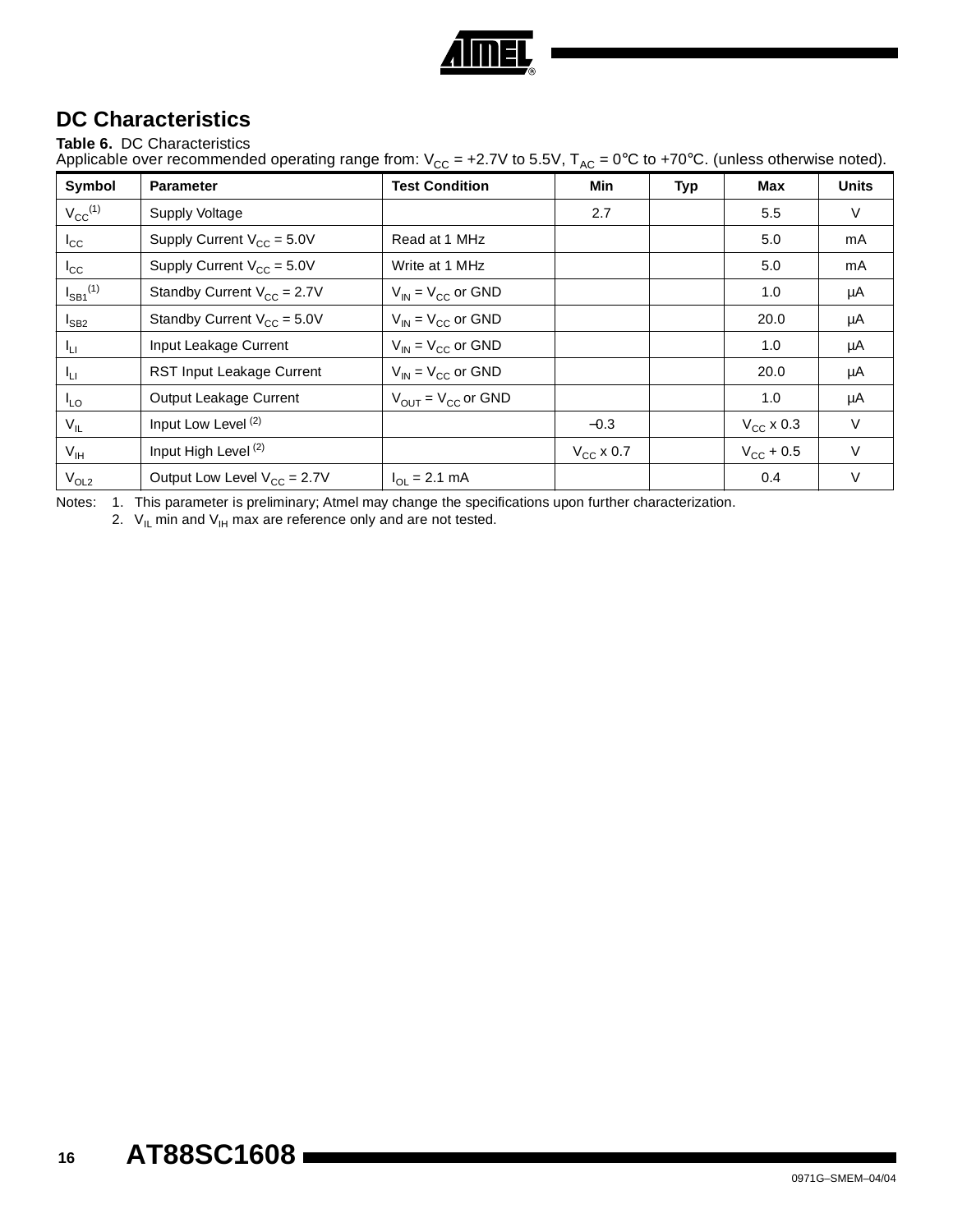# **Power Management** If VCC falls below 1.9V, the chip stops working until it rises above 2.7V.

## **AC Characteristics**

Table 7. AC Characteristics<sup>(1)</sup>

|                                                      |                                 |     | $5.0$ -volt |              |
|------------------------------------------------------|---------------------------------|-----|-------------|--------------|
| Symbol                                               | <b>Parameter</b>                | Min | <b>Max</b>  | <b>Units</b> |
| $\mathsf{f}_{\mathsf{SCL}}$                          | Clock Frequency, SCL            |     | 1.0         | <b>MHz</b>   |
| $t_{LOW}$                                            | Clock Pulse Width Low           | 400 |             | ns           |
| $t_{\mathsf{HIGH}}$                                  | Clock Pulse Width High          | 400 |             | ns           |
| $t_{AA}$                                             | Clock Low to Data Out Valid     |     | 550         | ns           |
| $t_{HD,STA}$                                         | <b>Start Hold Time</b>          | 200 |             | ns           |
| $t_{\text{SU,STA}}$                                  | Start Set-up Time               | 200 |             | ns           |
| t <sub>HD.DAT</sub>                                  | Data In Hold Time               | 10  |             | ns           |
| $t_{\scriptstyle\text{S} \cup \text{DAT}}$           | Data In Set-up Time             | 100 |             | ns           |
| $t_{\mathsf{R}}$                                     | Inputs Rise Time (2)            |     | 100         | ns           |
| $t_F$                                                | Inputs Fall Time <sup>(2)</sup> |     | 30          | ns           |
| $t_{\scriptstyle\text{SU,STO}}$                      | Stop Set-up Time                | 200 |             | ns           |
| $t_{DH}$                                             | Data Out Hold Time              | 20  |             | ns           |
| $t_{WR}$                                             | Write Cycle Time                |     | 10          | ms           |
| $\mathfrak{t}_{\scriptscriptstyle\mathrm{RST}}$      | Reset Width High                | 600 |             | ns           |
| ${\rm t}_{\scriptstyle\textrm{S} \cup \textrm{RST}}$ | Reset Set-up Time               | 50  |             | ns           |
| $t_{\scriptstyle \sf HDRST}$                         | Reset Hold Time                 | 50  |             | ns           |
| $t_{\text{VCC-RST}}$                                 | Power-on Reset Time             |     | 2.0         | ms           |

Note: 1. Applicable over recommended operating range from  $T_A = 0^\circ C$  to +70°C, V<sub>CC</sub> = +2.7V to +5.5V, CL = 1 TTL Gate and 100 pF (unless otherwise noted)

2. This parameter is characterized and is not 100% tested.

# **Pin Capacitance**

Table 8. Pin Capacitance<sup>(1)</sup>

| Symbol                     | <b>Test Condition</b>                                      | Max | Units | <b>Conditions</b> |
|----------------------------|------------------------------------------------------------|-----|-------|-------------------|
| ∽⊮⊂                        | <sup>'</sup> Input/Output Capacitance (SDA) <sup>(2)</sup> |     | p۲    | $V_{I/O} = 0V$    |
| $\mathsf{v}_{\mathsf{IN}}$ | Input Capacitance (RST, SCL) <sup>(2)</sup>                |     | p⊦    | $V_{IN} = 0V$     |

Notes: 1. Applicable over recommended operating conditions  $T_A = 25^\circ C$ , f = 1.0 MHz,  $V_{CC} = +2.7V$ 

2. This parameter is characterized and is not 100% tested.

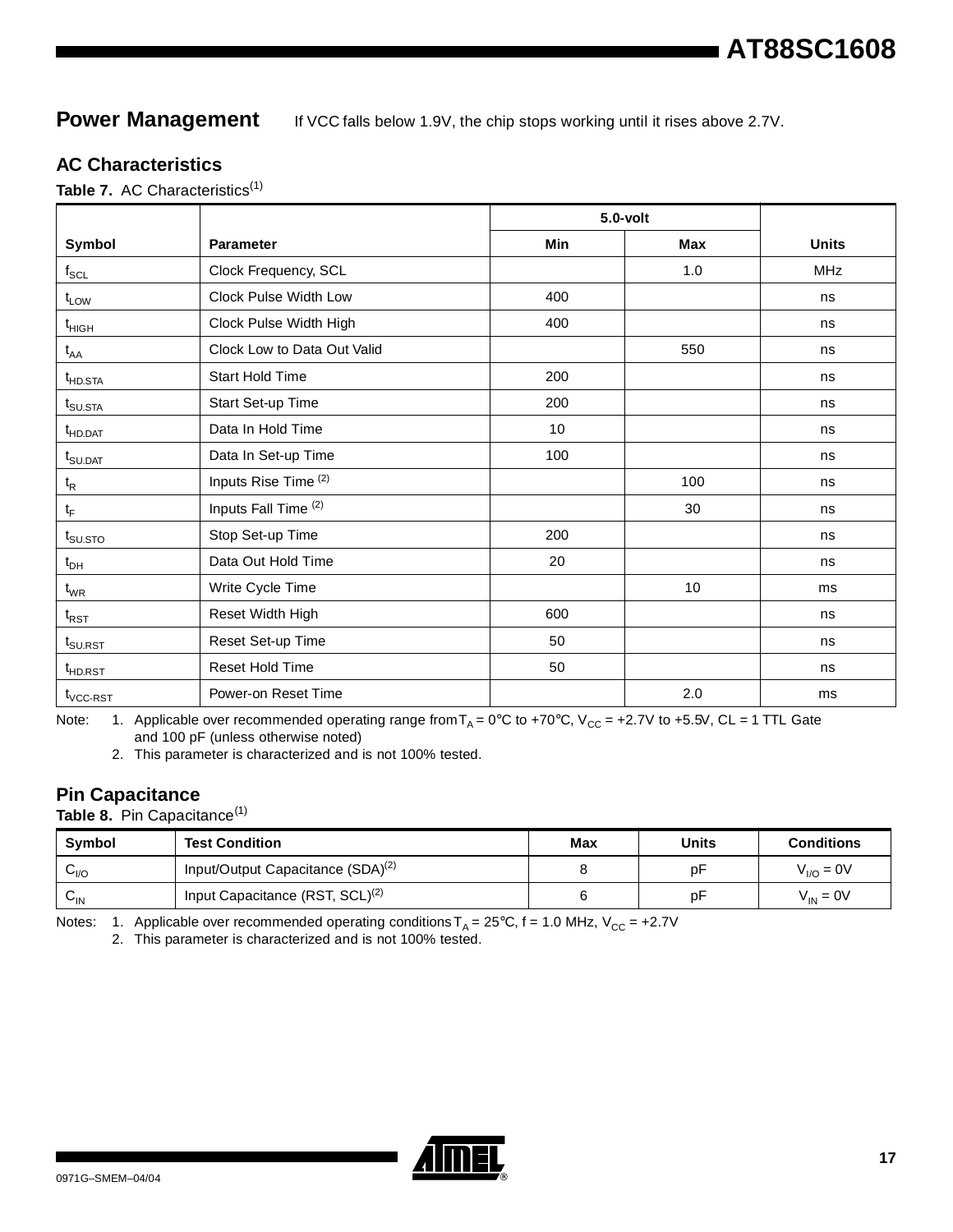

# **Timing Diagrams**

**Figure 16.** Bus Timing





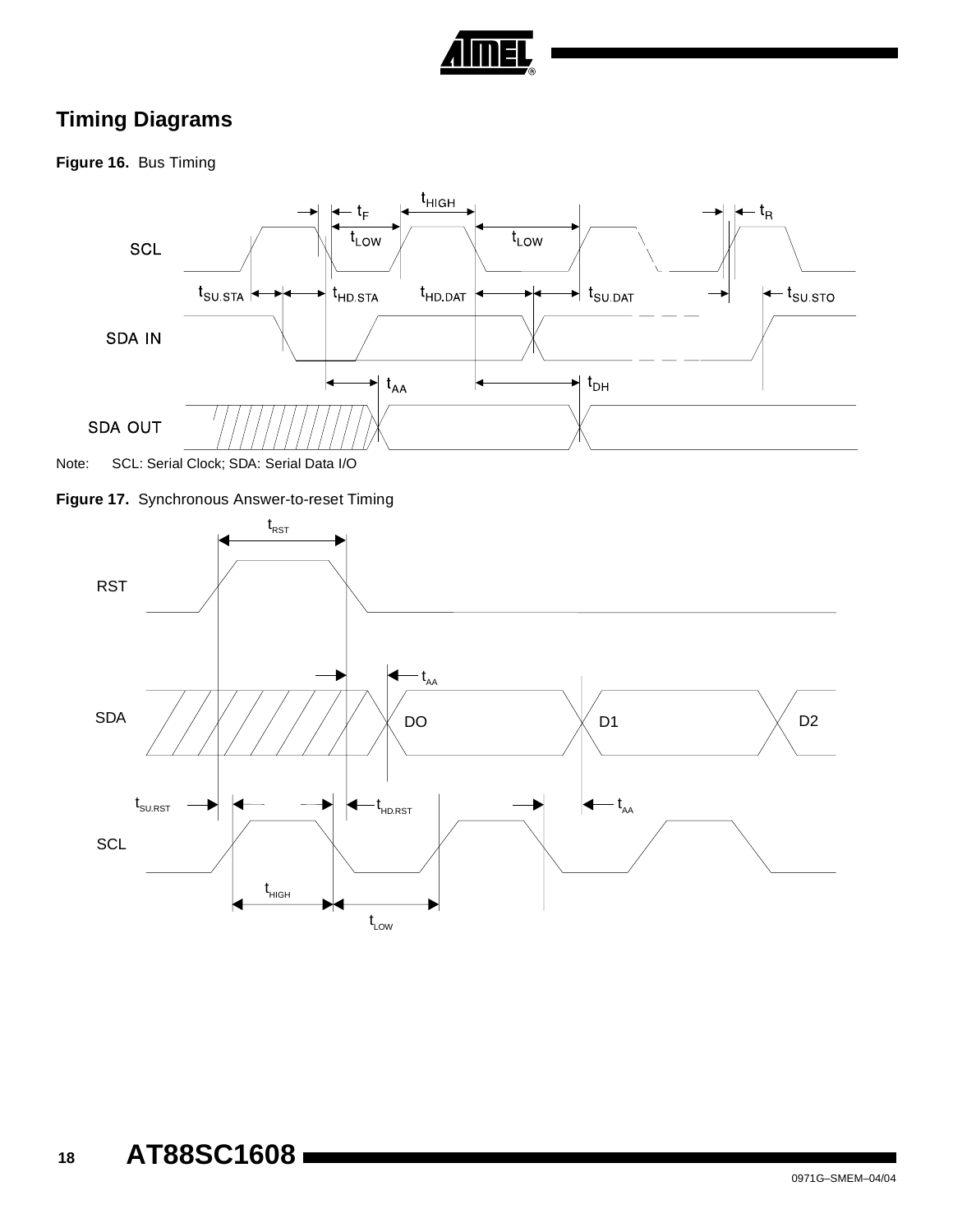# **AT88SC1608**





Note: The write cycle Time t<sub>WR</sub> is the time from valid stop condition of a write sequence to the end of the internal clear/write cycle. SCL: Serial Clock SDA: Serial Data I/O

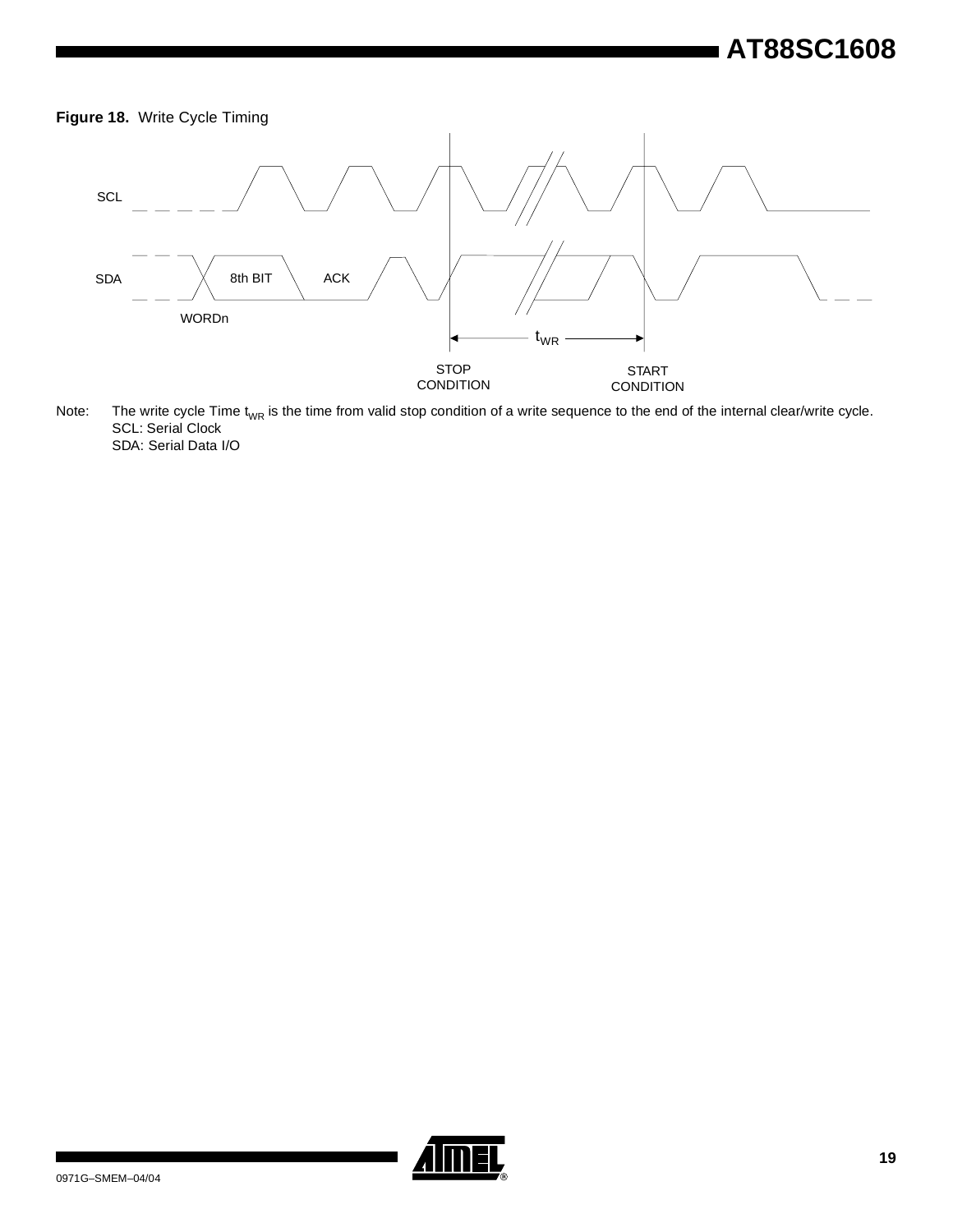

# **Ordering Information**

| <b>Ordering Code</b> | Package         | <b>Voltage Range</b> | <b>Temperature Range</b>                  |
|----------------------|-----------------|----------------------|-------------------------------------------|
| AT88SC1608-09ET-00   | $M2 - E$ Module | $2.7V - 5.5V$        | Commerical (0°C-70°C)                     |
| AT88SC1608-09PT-00   | $M2 - P$ Module | $2.7V - 5.5V$        | Commerical (0°C-70°C)                     |
| AT88SC1608-10PI-00   | 8P3             | $2.7V - 5.5V$        | Industrial $(-40^{\circ}C - 85^{\circ}C)$ |
| AT88SC1608-10SI-00   | 8SI             | $2.7V - 5.5V$        | Industrial $(-40^{\circ}C - 85^{\circ}C)$ |
| AT88SC1608-10CI-00   | 8C              | $2.7V - 5.5V$        | Industrial $(-40^{\circ}C - 85^{\circ}C)$ |
| AT88SC1608-10WI-00   | 7 mil Wafer     | $2.7V - 5.5V$        | Industrial $(-40^{\circ}C - 85^{\circ}C)$ |

| Package Type <sup>(1)</sup> | <b>Description</b>                                                        |
|-----------------------------|---------------------------------------------------------------------------|
| $MA - E$ Module             | M4 ISO 7816 Smart Card Module                                             |
| $MA - P$ Module             | M4 ISO 7816 Smart Card Module with Atmel Logo                             |
| 8S1                         | 8-lead, 0.150" Wide, Plastic Gull Wing Small Outline Package (JEDEC SOIC) |
| 8P3                         | 8-lead, 0.300" Wide, Plastic Dual Inline Package (PDIP)                   |
| 8C                          | 8-lead, 0.230" Wide, Leadless Array Package (LAP)                         |

Note: 1. Formal drawings may be obtained from an Atmel sales office.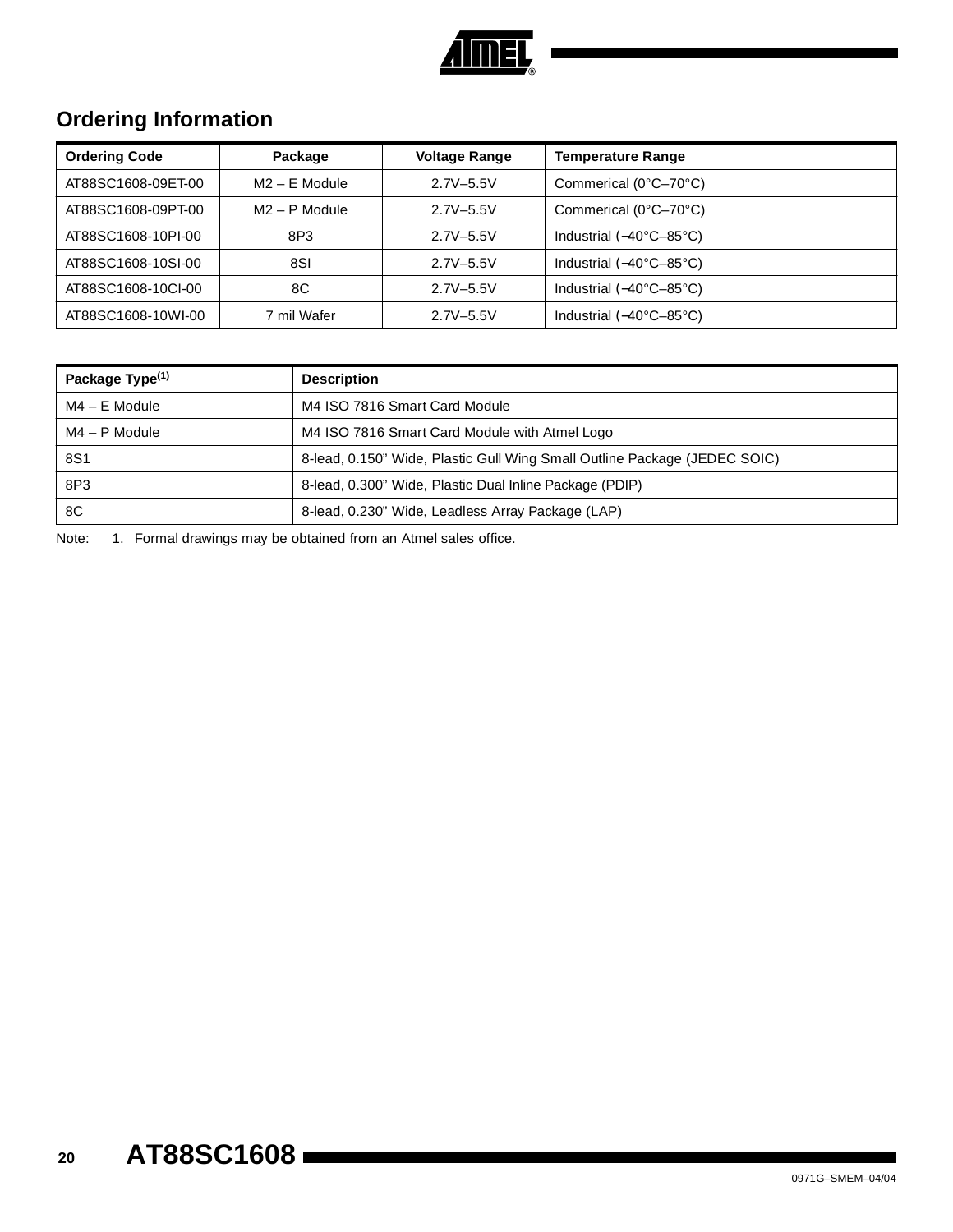# **Smart Card Modules**

# **Ordering Code: 09ET-00**



### Module Size: **M2** Dimension\*: 12.6 x 11.4 [mm] Thickness: 0.58 [mm] max Pitch: 14.25 [mm] Glob Top: Round:  $\varnothing$  8.0 [mm] max

# **Ordering Code: 09PT-00**



Module Size: **M2** Dimension\*: 12.6 x 11.4 [mm] Glob Top: Square: 8.8 x 8.8 [mm] Thickness: 0.58 [mm] Pitch: 14.25 [mm]

\*Note: The module dimensions listed refer to the dimensions of the exposed metal contact area. The actual dimensions of the module after excise or punching from the carrier tape are generally 0.4 mm greater in both directions (i.e., a punched M2 module will yield 13.0 x 11.8 mm).

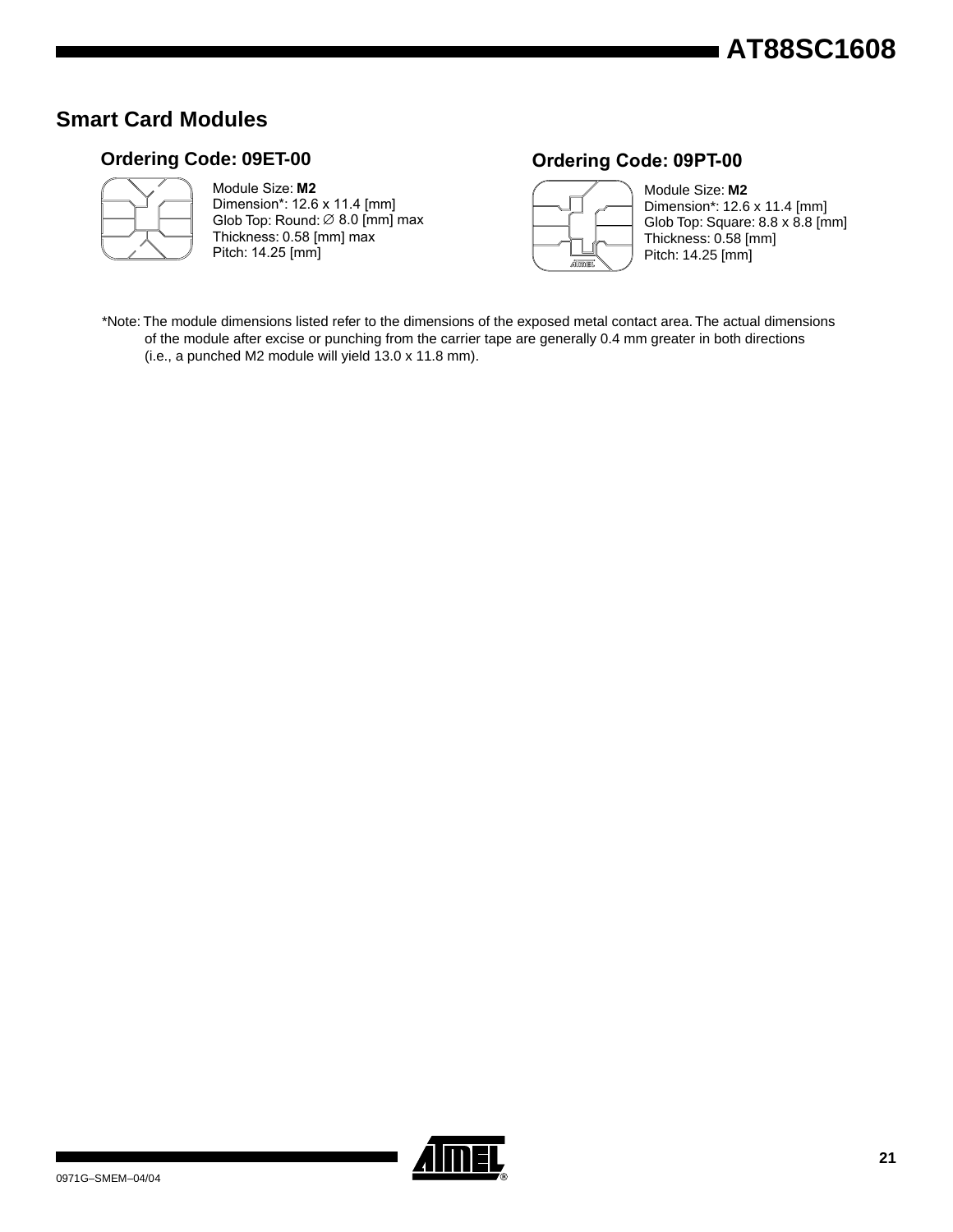

# **Packaging Information**

# **Ordering Code: 10SI-00 8-lead SOIC**

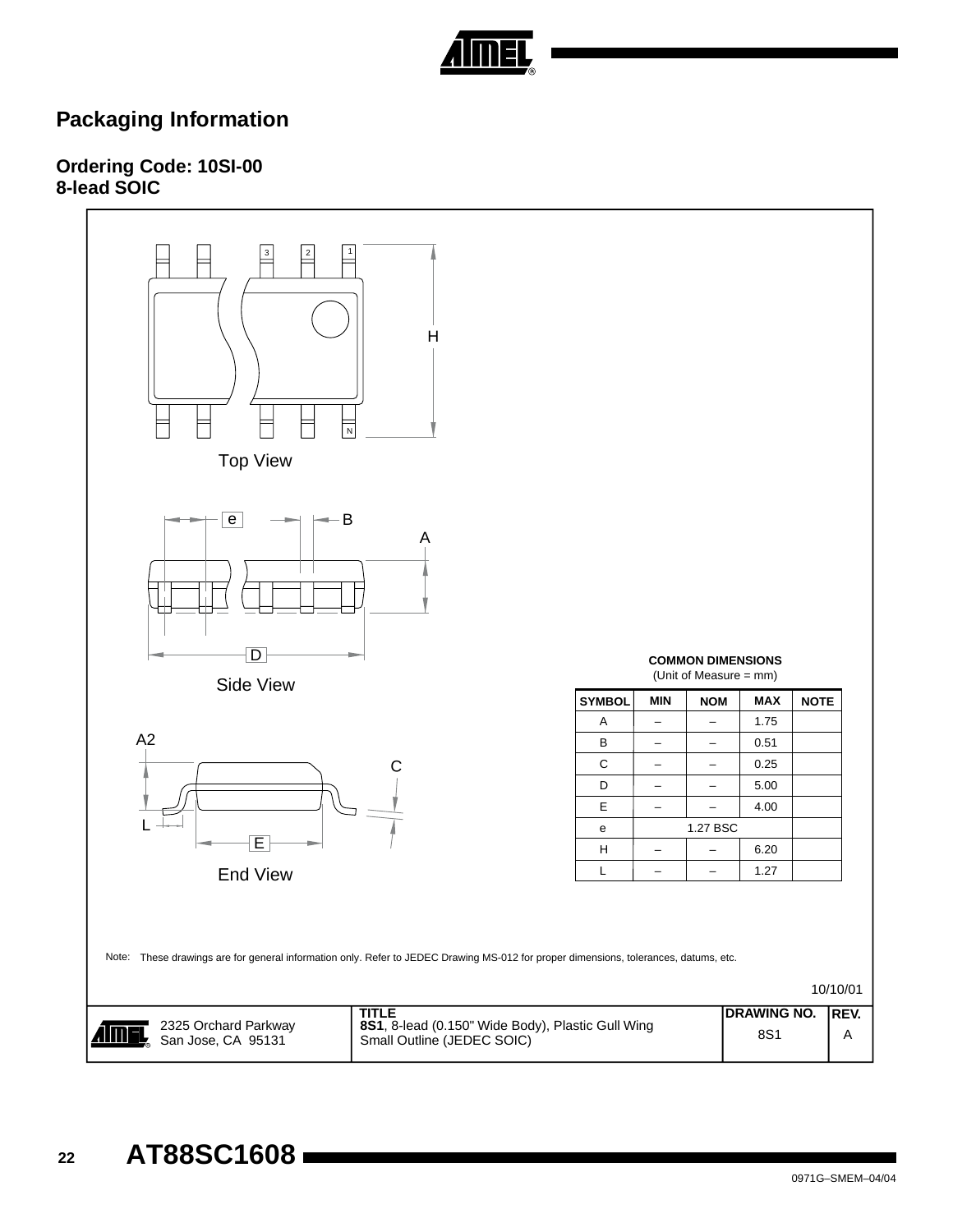# **AT88SC1608**

## **Ordering Code: 10PI-00 8-lead PDIP**

| <b>COMMON DIMENSIONS</b><br>D<br>(Unit of Measure = inches)<br>е<br><b>NOTE</b><br><b>SYMBOL</b><br><b>MIN</b><br><b>NOM</b><br><b>MAX</b><br>D <sub>1</sub><br>A <sub>2</sub> A<br>2<br>0.210<br>Α<br>$\qquad \qquad -$<br>A <sub>2</sub><br>0.115<br>0.130<br>0.195<br>b<br>0.014<br>0.018<br>0.022<br>5<br>b <sub>2</sub><br>0.045<br>0.060<br>0.070<br>6<br>6<br>b <sub>3</sub><br>0.030<br>0.039<br>0.045<br>0.008<br>0.010<br>0.014<br>с<br>D<br>0.355<br>0.365<br>0.400<br>3<br>$-b2$<br>3<br>D <sub>1</sub><br>0.005<br>$b3 -$<br>Е<br>0.300<br>0.310<br>0.325<br>4<br>- b<br>4 PLCS<br>0.250<br>E <sub>1</sub><br>0.240<br>0.280<br>3<br>0.100 BSC<br>e<br>Side View<br>0.300 BSC<br>eA<br>4<br>0.130<br>$\overline{2}$<br>0.115<br>0.150<br>L<br>1. This drawing is for general information only; refer to JEDEC Drawing MS-001, Variation BA, for additional information.<br>Notes:<br>2. Dimensions A and L are measured with the package seated in JEDEC seating plane Gauge GS-3.<br>3. D, D1 and E1 dimensions do not include mold Flash or protrusions. Mold Flash or protrusions shall not exceed 0.010 inch.<br>4. E and eA measured with the leads constrained to be perpendicular to datum.<br>5. Pointed or rounded lead tips are preferred to ease insertion.<br>6. b2 and b3 maximum dimensions do not include Dambar protrusions. Dambar protrusions shall not exceed 0.010 (0.25 mm).<br>01/09/02<br><b>TITLE</b><br><b>DRAWING NO.</b><br>REV.<br>2325 Orchard Parkway<br>8P3, 8-lead, 0.300" Wide Body, Plastic Dual<br>8P3<br>В | <b>Top View</b>    | 1<br>Ν<br>С            | Е<br>E <sub>1</sub><br>еA<br><b>End View</b> |  |  |  |  |
|-------------------------------------------------------------------------------------------------------------------------------------------------------------------------------------------------------------------------------------------------------------------------------------------------------------------------------------------------------------------------------------------------------------------------------------------------------------------------------------------------------------------------------------------------------------------------------------------------------------------------------------------------------------------------------------------------------------------------------------------------------------------------------------------------------------------------------------------------------------------------------------------------------------------------------------------------------------------------------------------------------------------------------------------------------------------------------------------------------------------------------------------------------------------------------------------------------------------------------------------------------------------------------------------------------------------------------------------------------------------------------------------------------------------------------------------------------------------------------------------------------------------------------------------------------------|--------------------|------------------------|----------------------------------------------|--|--|--|--|
|                                                                                                                                                                                                                                                                                                                                                                                                                                                                                                                                                                                                                                                                                                                                                                                                                                                                                                                                                                                                                                                                                                                                                                                                                                                                                                                                                                                                                                                                                                                                                             |                    |                        |                                              |  |  |  |  |
|                                                                                                                                                                                                                                                                                                                                                                                                                                                                                                                                                                                                                                                                                                                                                                                                                                                                                                                                                                                                                                                                                                                                                                                                                                                                                                                                                                                                                                                                                                                                                             |                    |                        |                                              |  |  |  |  |
|                                                                                                                                                                                                                                                                                                                                                                                                                                                                                                                                                                                                                                                                                                                                                                                                                                                                                                                                                                                                                                                                                                                                                                                                                                                                                                                                                                                                                                                                                                                                                             |                    |                        |                                              |  |  |  |  |
|                                                                                                                                                                                                                                                                                                                                                                                                                                                                                                                                                                                                                                                                                                                                                                                                                                                                                                                                                                                                                                                                                                                                                                                                                                                                                                                                                                                                                                                                                                                                                             |                    |                        |                                              |  |  |  |  |
|                                                                                                                                                                                                                                                                                                                                                                                                                                                                                                                                                                                                                                                                                                                                                                                                                                                                                                                                                                                                                                                                                                                                                                                                                                                                                                                                                                                                                                                                                                                                                             |                    |                        |                                              |  |  |  |  |
|                                                                                                                                                                                                                                                                                                                                                                                                                                                                                                                                                                                                                                                                                                                                                                                                                                                                                                                                                                                                                                                                                                                                                                                                                                                                                                                                                                                                                                                                                                                                                             |                    |                        |                                              |  |  |  |  |
|                                                                                                                                                                                                                                                                                                                                                                                                                                                                                                                                                                                                                                                                                                                                                                                                                                                                                                                                                                                                                                                                                                                                                                                                                                                                                                                                                                                                                                                                                                                                                             |                    |                        |                                              |  |  |  |  |
|                                                                                                                                                                                                                                                                                                                                                                                                                                                                                                                                                                                                                                                                                                                                                                                                                                                                                                                                                                                                                                                                                                                                                                                                                                                                                                                                                                                                                                                                                                                                                             |                    |                        |                                              |  |  |  |  |
|                                                                                                                                                                                                                                                                                                                                                                                                                                                                                                                                                                                                                                                                                                                                                                                                                                                                                                                                                                                                                                                                                                                                                                                                                                                                                                                                                                                                                                                                                                                                                             |                    |                        |                                              |  |  |  |  |
|                                                                                                                                                                                                                                                                                                                                                                                                                                                                                                                                                                                                                                                                                                                                                                                                                                                                                                                                                                                                                                                                                                                                                                                                                                                                                                                                                                                                                                                                                                                                                             |                    |                        |                                              |  |  |  |  |
|                                                                                                                                                                                                                                                                                                                                                                                                                                                                                                                                                                                                                                                                                                                                                                                                                                                                                                                                                                                                                                                                                                                                                                                                                                                                                                                                                                                                                                                                                                                                                             |                    |                        |                                              |  |  |  |  |
|                                                                                                                                                                                                                                                                                                                                                                                                                                                                                                                                                                                                                                                                                                                                                                                                                                                                                                                                                                                                                                                                                                                                                                                                                                                                                                                                                                                                                                                                                                                                                             |                    |                        |                                              |  |  |  |  |
|                                                                                                                                                                                                                                                                                                                                                                                                                                                                                                                                                                                                                                                                                                                                                                                                                                                                                                                                                                                                                                                                                                                                                                                                                                                                                                                                                                                                                                                                                                                                                             |                    |                        |                                              |  |  |  |  |
|                                                                                                                                                                                                                                                                                                                                                                                                                                                                                                                                                                                                                                                                                                                                                                                                                                                                                                                                                                                                                                                                                                                                                                                                                                                                                                                                                                                                                                                                                                                                                             |                    |                        |                                              |  |  |  |  |
|                                                                                                                                                                                                                                                                                                                                                                                                                                                                                                                                                                                                                                                                                                                                                                                                                                                                                                                                                                                                                                                                                                                                                                                                                                                                                                                                                                                                                                                                                                                                                             |                    |                        |                                              |  |  |  |  |
|                                                                                                                                                                                                                                                                                                                                                                                                                                                                                                                                                                                                                                                                                                                                                                                                                                                                                                                                                                                                                                                                                                                                                                                                                                                                                                                                                                                                                                                                                                                                                             |                    |                        |                                              |  |  |  |  |
|                                                                                                                                                                                                                                                                                                                                                                                                                                                                                                                                                                                                                                                                                                                                                                                                                                                                                                                                                                                                                                                                                                                                                                                                                                                                                                                                                                                                                                                                                                                                                             |                    |                        |                                              |  |  |  |  |
|                                                                                                                                                                                                                                                                                                                                                                                                                                                                                                                                                                                                                                                                                                                                                                                                                                                                                                                                                                                                                                                                                                                                                                                                                                                                                                                                                                                                                                                                                                                                                             | San Jose, CA 95131 | In-line Package (PDIP) |                                              |  |  |  |  |

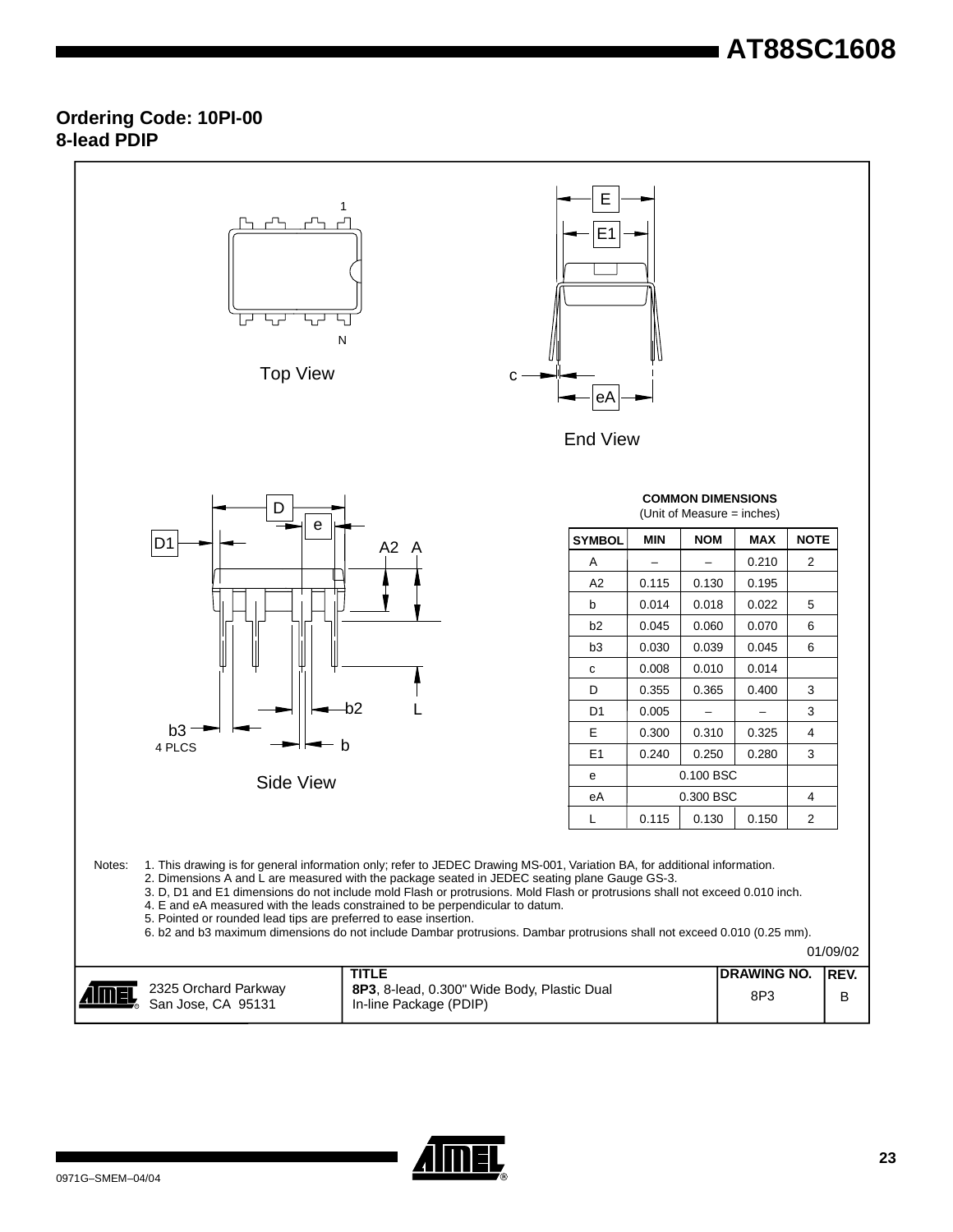

# **Ordering Code: 10CI-00 8-lead LAP**